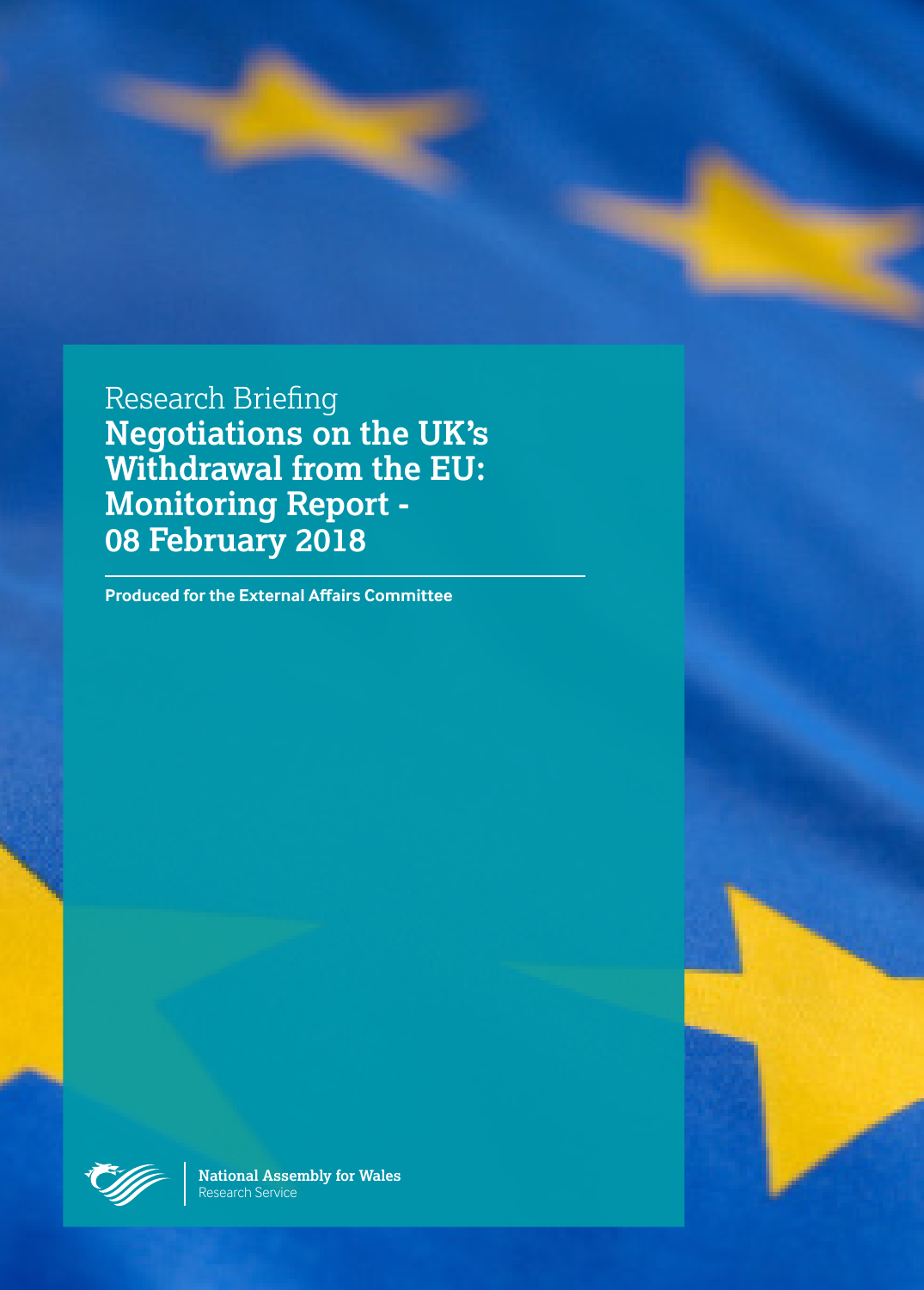The National Assembly for Wales is the democratically elected body that represents the interests of Wales and its people, makes laws for Wales, agrees Welsh taxes and holds the Welsh Government to account.

Author: **Nia Moss and Manon George** Date: **February 2018** Paper Number: **18-014**

#### **Contact Us**

**Nia Moss Research Service National Assembly for Wales Tŷ Hywel Cardiff Bay Cardiff CF99 1NA**

 $\mathbf{C}$ : 0300 200 6313 E**: Nia.Moss@Assembly.Wales** y**: seneddresearch.blog** a**: @SeneddResearch** a**: Assembly.Wales/Research**

#### **© National Assembly for Wales Commission Copyright 2018**

The text of this document may be reproduced free of charge in any format or medium providing that it is reproduced accurately and not used in a misleading or derogatory context. The material must be acknowledged as copyright of the National Assembly for Wales Commission and the title of the document specified.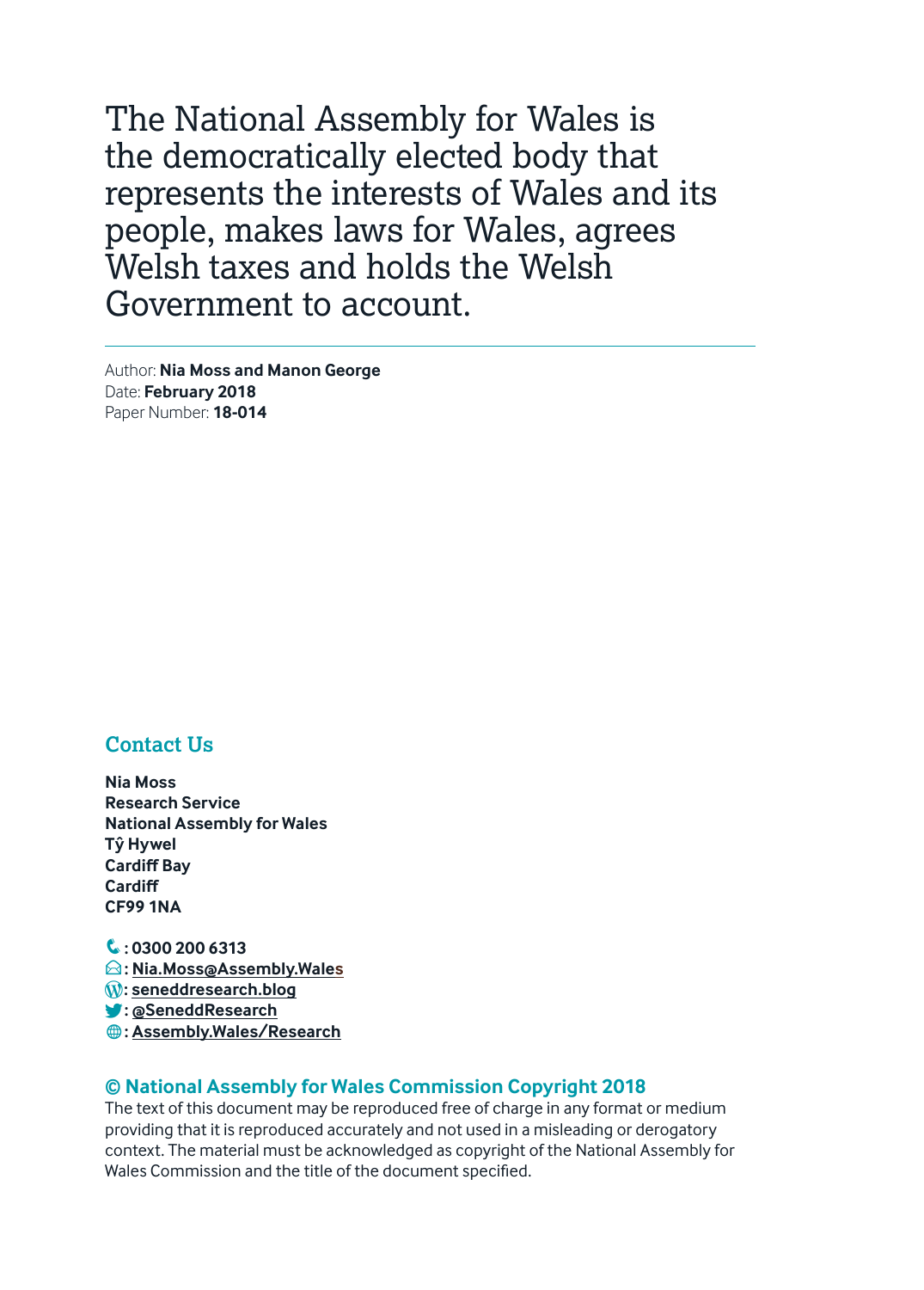Research Briefing **Negotiations on the UK's Withdrawal from the EU: Monitoring Report - 08 February 2018**



**National Assembly for Wales** Research Service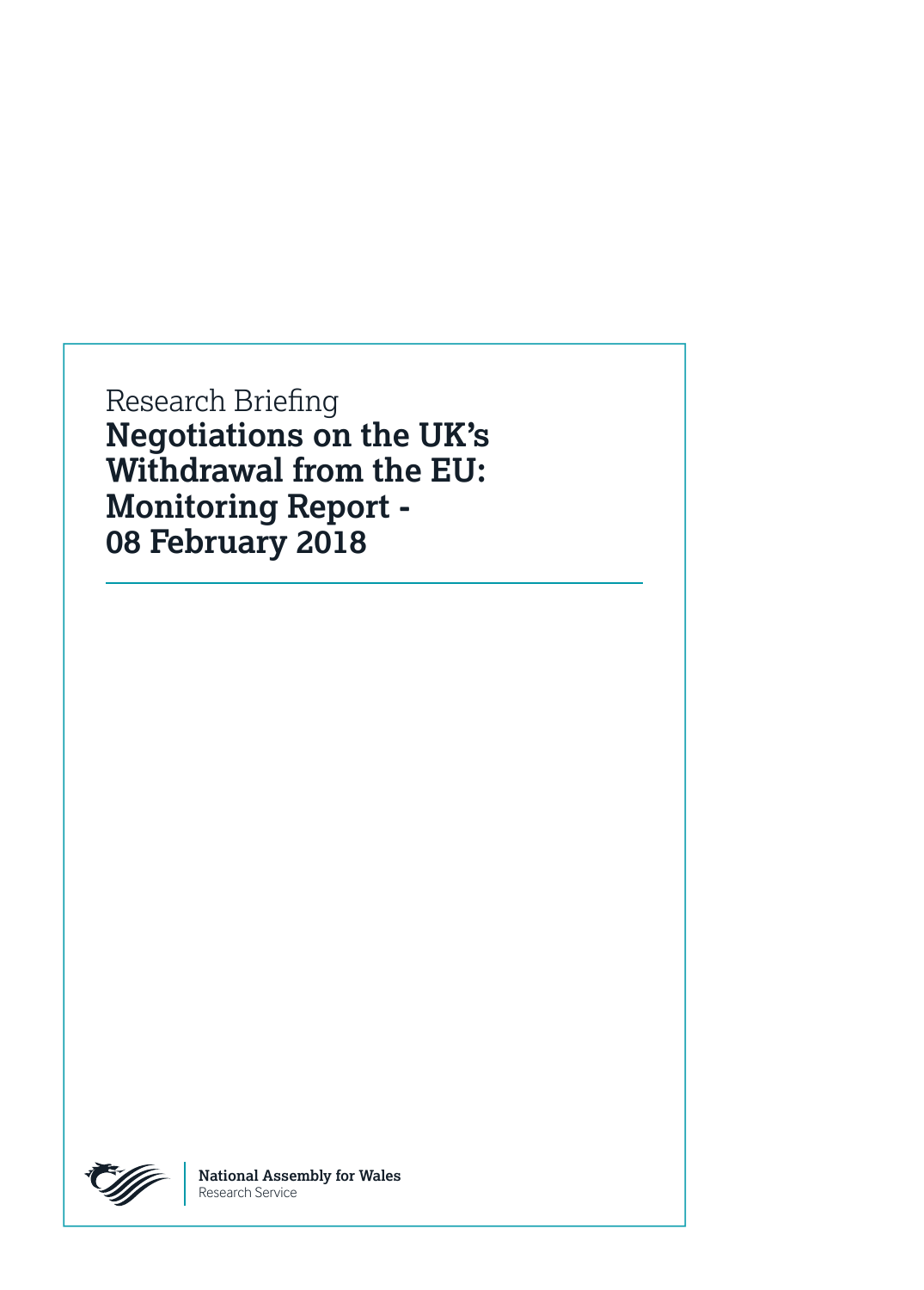## **Introduction**

This report provides an update on developments relating to the Article 50 Negotiations on the UK's withdrawal from the EU since 17 January. Since this report was last produced the European Council has agreed on its negotiation directives for the implementation period. Negotiations between the EU and UK on the outstanding elements of the Withdrawal Agreement and the transition period have been continuing.

This paper provides:

- A summary of the latest developments, documents and legislation published;
- An analysis of the key issues of interest to the External Affairs Committee ('the Committee'); and
- A summary of the Welsh Government's response to the latest developments.

### **Summary of developments**

Between 17 January and 6 February the **[European Commission's Article 50 taskforce](https://ec.europa.eu/commission/brexit-negotiations/negotiating-documents-article-50-negotiations-united-kingdom_en) has [published](https://ec.europa.eu/commission/brexit-negotiations/negotiating-documents-article-50-negotiations-united-kingdom_en)** a series of slides from meetings that have been held by the European Council's Informal Working Party on internal preparations for the future relationship. The slides set out the key issues being considered by the European Commission and Council in relation to the agreement on a Future Relationship with the UK. These include information on options and issues for agreements on fisheries, aviation, governance and security and defence cooperation.

On 18 January the second Inter-Parliamentary Forum on Brexit was convened. The Forum brings together parliamentary committees from Wales, Scotland, the House of Lords and House of Commons working on Brexit related matters. The Forum issued **[a joint statement](http://www.parliament.uk/documents/lords-committees/eu-select/Second-Interparliamentary-forum-on-brexit-statement.pdf)** at its conclusion. The statement noted the strong concerns of the Scottish Parliament and National Assembly for Wales on the EU (Withdrawal) Bill and urged the UK Government to take into account the perspective of all participants on the Bill as it progresses through the House of Lords.

On 24 January the Secretary of State for Exiting the EU, **[David Davis, gave evidence to the House of](http://data.parliament.uk/writtenevidence/committeeevidence.svc/evidencedocument/exiting-the-european-union-committee/the-progress-of-the-uks-negotiations-on-eu-withdrawal/oral/77453.html)  [Commons Exiting the EU Committee](http://data.parliament.uk/writtenevidence/committeeevidence.svc/evidencedocument/exiting-the-european-union-committee/the-progress-of-the-uks-negotiations-on-eu-withdrawal/oral/77453.html)** on progress with the negotiations.

On 24 January the European Parliament's **[Constitutional Affairs Committee](http://www.europarl.europa.eu/committees/en/afco/home.html)** held a session to discuss the latest developments in the Brexit negotiations with Guy Verhofstadt MEP, the Parliament's Brexit coordinator and Danuta Hübner MEP a member of the Parliament's Brexit Steering Group.

On 26 January the Secretary of State for Exiting the EU **[made a speech](https://www.gov.uk/government/news/david-davis-teesport-speech-implementation-period-a-bridge-to-the-future-partnership-between-the-uk-eu)** on the UK Government's priorities for the transition period. The Secretary of State said that the UK would abide by EU rules during the transition period but also wanted the UK to be able to negotiate and sign trade deals during this period.

On 26 January the Secretary of State for Exiting the EU, the Secretary of State for Business and the Chancellor **[wrote an open letter](https://www.gov.uk/government/news/open-letter-to-business-on-implementation-period)** to business on the transition period.

On 29 January the European Council agreed its **[negotiation directives for the transition period](http://www.consilium.europa.eu/media/32504/xt21004-ad01re02en18.pdf)**. The guidelines state that to retain access to the Single Market and Customs Union during a transition period the UK would need to abide by all EU rules and laws for its duration.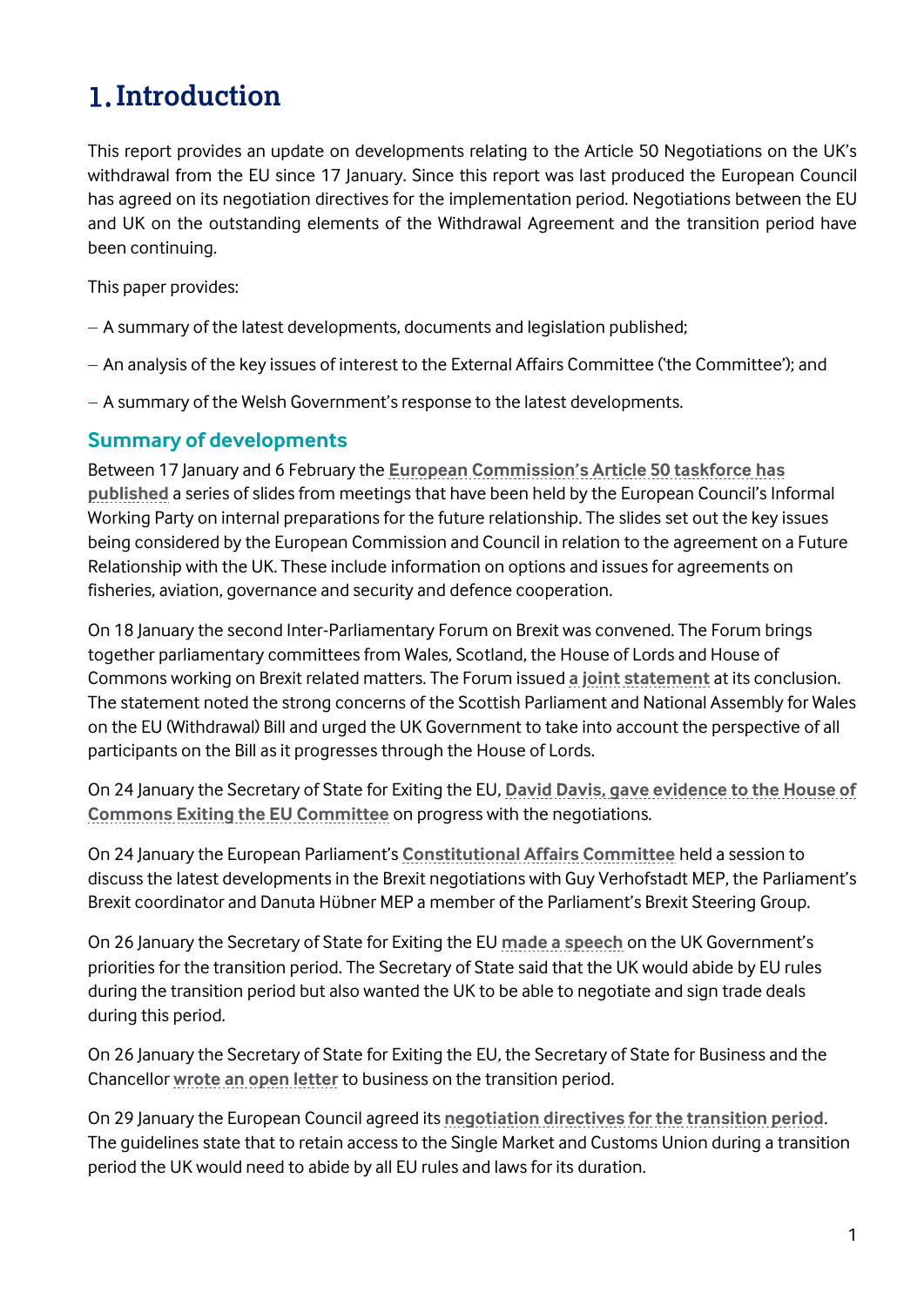On 29 January David Davis **[gave evidence to the House of Lords EU Select Committee](http://data.parliament.uk/writtenevidence/committeeevidence.svc/evidencedocument/european-union-committee/scrutiny-of-brexit-negotiations/oral/77707.html)** on progress with the negotiations.

On 30 January **[the Shadow Secretary of State for Exiting the EU, Kier Starmer,](https://hansard.parliament.uk/commons/2018-01-30/debates/CB1DB872-4A3C-4E04-B7CA-5F67987A9E49/LeavingTheEUEconomicAnalysis) asked an urgent [question](https://hansard.parliament.uk/commons/2018-01-30/debates/CB1DB872-4A3C-4E04-B7CA-5F67987A9E49/LeavingTheEUEconomicAnalysis)** in the House of Commons about the UK Government economic analysis report on leaving the EU leaked to **[BuzzFeed](https://www.buzzfeed.com/albertonardelli/the-governments-own-brexit-analysis-says-the-uk-will-be?utm_term=.oiPXdglZ8e#.ng1rpR8KXB) News**. MP's were given access to the report on 7 February.

On 30-31 January **[the Withdrawal Bill received its second reading](https://services.parliament.uk/bills/2017-19/europeanunionwithdrawal.html)** in the House of Lords.

On 2 February the Assembly's Constitutional and Legislative Affairs Committee published its report on **[UK governance post-Brexit](http://www.assembly.wales/laid%20documents/cr-ld11405/cr-ld11405-e.pdf)**.

On 5 Februarythe External Affairs and Additional Legislation Committee published its report on the Welsh Government's administrative and financial response to Brexit, entitled **[How is the Welsh](http://www.assembly.wales/laid%20documents/cr-ld11403/cr-ld11403-e.pdf)  [Government preparing for Brexit?](http://www.assembly.wales/laid%20documents/cr-ld11403/cr-ld11403-e.pdf)** The Committee makes seven recommendations in its report, including that the Welsh Government urgently examines the likely parameters of various Brexit scenarios, including a 'no deal scenario'.

On 5 February Michel Barnier, the EU's negotiator, visited Downing Street for a working lunch with the Prime Minister and the Secretary of State for Exiting the EU ahead of **[further formal technical talks](https://ec.europa.eu/commission/publications/programme-eu-uk-article-50-negotiations_en)** between both sides between 6-9 February. **Press [Statements](http://europa.eu/rapid/press-release_STATEMENT-18-642_en.htm)** were made following the lunch.

On 5 February the House of Commons **Public Administration [and Constitutional Affairs](http://www.parliament.uk/business/committees/committees-a-z/commons-select/public-administration-and-constitutional-affairs-committee/)  [Committee visited the Assembly](http://www.parliament.uk/business/committees/committees-a-z/commons-select/public-administration-and-constitutional-affairs-committee/)** to hold evidence sessions as part of its Brexit and Devolution inquiry. The Committee heard evidence from the First Minister for Wales, leaders of the opposition parties in Wales, the Llywydd of the Assembly and Mick Antoniw AM, Chair of the Assembly's Constitutional and Legislative Affairs Committee.

On 7 February the European Commission published a '*[Position Paper Transitional Arrangements](https://ec.europa.eu/commission/publications/position-paper-transitional-arrangements-withdrawal-agreement_en)  [in the Withdrawal Agreement'](https://ec.europa.eu/commission/publications/position-paper-transitional-arrangements-withdrawal-agreement_en).* The paper sets out a series of proposed legal clauses or articles to be included within a Withdrawal Agreement that would govern the UK's rights and obligations during the transition period.

On 7-8 February members of the UK Government's Cabinet met to discuss the UK Government's priorities for a future relationship with the EU.

## **Latest developments and documents published**

### **The Negotiations**

On 26 January the Secretary of State for Exiting the EU, David Davis, **[made a speech in Teesport](https://www.gov.uk/government/news/david-davis-teesport-speech-implementation-period-a-bridge-to-the-future-partnership-between-the-uk-eu)** on the UK Government's priorities for a transition period after the UK leaves the EU. In his speech the Secretary of State said that the transition period would be strictly time limited to the time it takes the UK to prepare to leave. He stated that the UK would follow all of the EU's existing rules and regulations during a transition period and that the European Court of Justice would continue to have a role in overseeing those rules for the duration of the transition. The Secretary of State outlined that the transition period would allow the UK to get the necessary infrastructure and systems in place. The Secretary of State outlined the UK Government's view that the UK would be able to design a new immigration system during transition and would be able to formally negotiate and sign new trade deals. Although the trade deals would only come into force once the transition period ends. The UK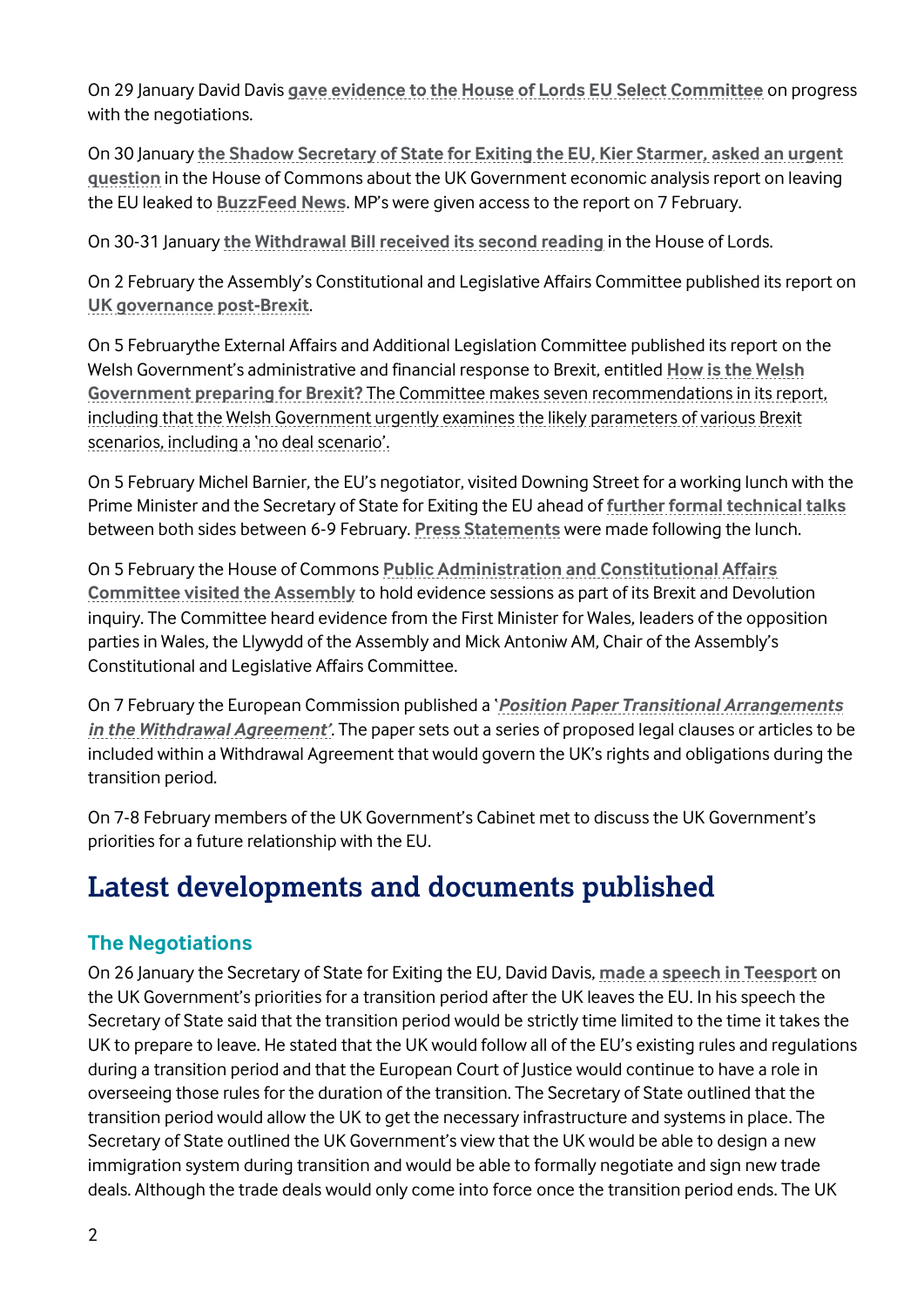will not be a member of the EU during the transition period and would not be a member of any of the EU's institutions. The Secretary of State outlined his belief that the UK will reach agreement with the EU on the transition period by the March meeting of the European Council.

On 29 January the European Council adopted **[its negotiating directives](http://www.consilium.europa.eu/media/32504/xt21004-ad01re02en18.pdf)** on the transition period, enabling Michel Barnier to begin negotiations with the UK on the EU's behalf on this issue. In the directives the Council outlined its view that the UK would not be able to adopt a sector-by-sector approach to the transition, something previously suggested by the UK Government. The Council concluded that to maintain access to the Single Market and Customs Union, the UK would need to abide by all the rules and regulations of the EU and that new EU law's adopted during the transition period would also have to apply to the UK even though the UK would not formally be a member of the EU or its institutions. The directives state that the UK should be required to abide by the EU's trade policy and would not be able to enter into any new trade agreements without first getting the permission of the EU to do so. The Council set out its desire for any transition period to end by 31 December 2020.

The EU currently has a number of trade agreements with third party countries such as Canada and South Korea which the UK benefits from through its membership. Speaking **[at a press conference](http://europa.eu/rapid/press-release_SPEECH-18-507_en.htm)** following the adoption of the negotiating directives, Michel Barnier stated that whilst the EU was content for the UK to continue to benefit from these agreements during the transition period the UK would need to agree this separately with those third party countries.

In his **[evidence to the House of Lords EU Select Committee](http://data.parliament.uk/writtenevidence/committeeevidence.svc/evidencedocument/european-union-committee/scrutiny-of-brexit-negotiations/oral/77707.html)** on 29 March the Secretary of State for Exiting the EU provided further information on his views on the implementation period, the sequencing of the negotiations and how any agreement would be ratified in the UK. The Secretary of State reiterated his view that negotiations on the transition period would be concluded by March and stated that he also expected the European Council to publish its negotiating guidelines on a future relationship by then. He expected all negotiations to have concluded by October 2018. The Secretary of State outlined that once agreement had been reached with the EU, the UK Parliament will have a vote on the agreement. Subject to the vote being in favor of the agreement, the UK Government would then introduce a Withdrawal and Implementation Bill which would ratify the deal. He outlined that he would not want to sign a Withdrawal Agreement without knowing the substance of the future partnership.

In terms of the future partnership the Secretary of State outlined his view that there would be 20-40 different strands of negotiations that would end in several different agreements and treaties, for example a Free Trade Agreement, a treaty on fisheries, a treaty on data, a treaty on security and a treaty on defence. In relation to whether new laws agreed by the EU during the transition period would apply to the UK, the Secretary of State argued that this would not be a big issue due to the average length of time it take the EU to agree new laws. Meaning that not many new laws would be passed during the transition period that the UK hadn't had a say on prior to its exit next year.

On 29 January **[BuzzFeed News reported](https://www.buzzfeed.com/albertonardelli/the-governments-own-brexit-analysis-says-the-uk-will-be?utm_term=.oiPXdglZ8e#.ng1rpR8KXB)** that a leaked impact analysis from the UK Government showed that the UK economy would be worse off under different scenarios post-Brexit. Kier Starmer MP, the Shadow Secretary of State for Exiting the EU **[asked an urgent question](https://hansard.parliament.uk/commons/2018-01-30/debates/CB1DB872-4A3C-4E04-B7CA-5F67987A9E49/LeavingTheEUEconomicAnalysis)** in the House of Commons on the matter on 30 January. Responding to the question the Under Parliamentary Secretary of State for Exiting the EU, Steve Baker, stated the content of the leaked document had not be signed off by the Cabinet and was a 'selective interpretation' of a preliminary analysis.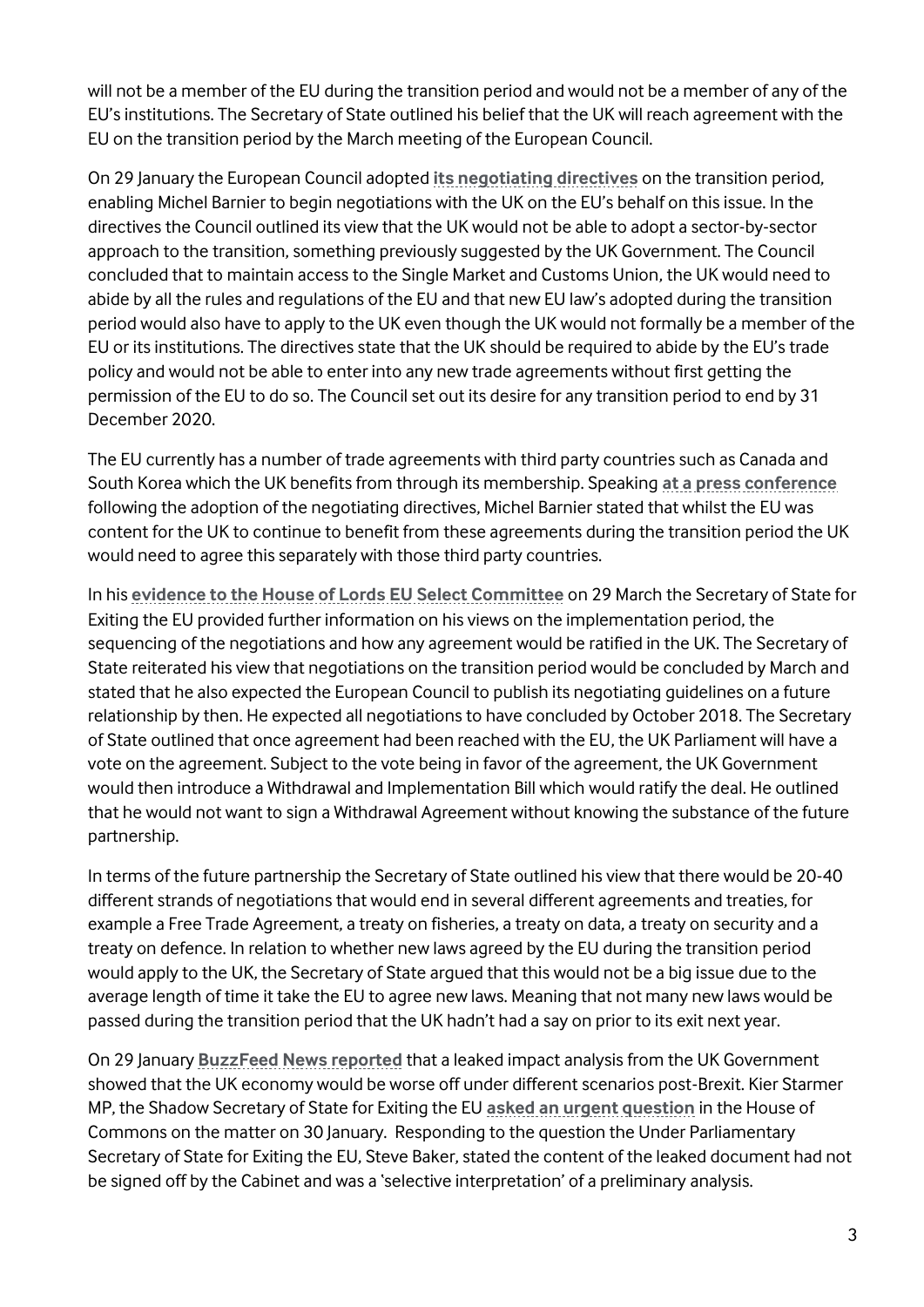On 5 February the EU's Chief Negotiator Michel Barnier visited Downing Street for a working lunch with the Prime Minister and the Secretary of State for Exiting the EU. Following the lunch Mr Barnier **[made a press statement](http://europa.eu/rapid/press-release_STATEMENT-18-642_en.htm)** in which he said that three key things needed to advance in the negotiations: both parties needed to move forward with turning the Joint Report they agreed in December 2017 into legal text; the UK would need to accept that a transition period would be subject to the ratification of the Withdrawal Agreement and abiding by all the EU's rules and; the EU needed clarity from the UK about the sort of future partnership it wanted. Mr Barnier made clear the EU's view that if the UK leaves the Single Market and Customs Union there will be unavoidable barriers to trade in goods and services. The Secretary of State for Exiting the EU was reported in his statement to have said that it is already clear what the UK Government wants. It wants a comprehensive Free Trade Agreement and has already published a number of other position papers on issues such as customs.

Negotiations between the EU and UK on the outstanding issues from the Withdrawal Agreement, Ireland and Northern Ireland and the implementation period continued between 6-9 February. An **[agenda](https://ec.europa.eu/commission/publications/programme-eu-uk-article-50-negotiations_en)** for this round of talks has been published.

Since 17 January the EU Commission's Article 50 Taskforce has **[been publishing a series of](https://ec.europa.eu/commission/brexit-negotiations/negotiating-documents-article-50-negotiations-united-kingdom_en)  [presentations](https://ec.europa.eu/commission/brexit-negotiations/negotiating-documents-article-50-negotiations-united-kingdom_en)** that have been produced as part of the informal preparatory discussions within the European Council on its priorities for the future relationship with the UK. Whilst the slides in no way set out the EU's final position they provide a useful indication of the issues being considered by the EU as part of this work. Slides are available on International Agreements and Trade, Services, maintaining a Level Playing Field, Security, Defence and Foreign Policy, Policy and Judicial Cooperation, Governance, Fisheries and Aviation.

### **UK legislation**

On 25 January **[the Sanctions and Anti-Money Laundering Bill](https://services.parliament.uk/bills/2017-19/sanctionsandantimoneylaundering/documents.html)**, which is necessary to ensure that the UK can implement international sanctions after Brexit, received its first reading in the House of Commons after completing the necessary stages in the House of Lords on 24 January. The Second Reading is scheduled for 20 February.

On 1 February the House of Commons Public Bill Committee completed its work on the **[Trade Bill](https://services.parliament.uk/bills/2017-19/trade.html)** and reported the Bill to the House without any amendments. The date for report stage has not yet been announced. Commons committee debate of **[The Taxation \(Cross-border Trade\) Bill](https://services.parliament.uk/bills/2017-19/taxationcrossbordertrade.html)** also concluded on 1 February. The Public Bill Committee once again recommended that the Bill be reported without amendment. The Bill, together with the Trade Bill, is intended to allow the UK to continue its existing trade policy as far as possible immediately after Brexit by allowing the Government to create a functioning customs, VAT and excise regime for the UK. The Welsh and Scottish Government has proposed joint amendments to the Trade Bill in January 2018. These were tabled by the SNP in the Public Bill Committee but all were defeated.

The House of Lords Second Reading of the **[European Union \(Withdrawal\) Bill](https://services.parliament.uk/bills/2017-19/europeanunionwithdrawal.html)** took place on 30 and 31 January 2018. The Bill revokes the European Communities Act 1972; provides that EU law will no longer apply in the UK; and converts most existing EU law into domestic law. 195 speakers debated the key principles and main purpose of the Bill over two days. The House of Lords Committee Stage is expected to begin on 21 February and take place over 10 days. No amendments were made to Clause 11 which places restrictions on the legislative competence of the devolved legislatures during Committee and Report stages in the House of Commons. However UK Government amendments to Clause 10 to change the requirement for Welsh Ministers to seek the consent of the UK Government in exercising the correcting power to a consult requirement and also to enable Welsh Minister to correct deficiencies in direct retained EU law but only in areas where a common framework is not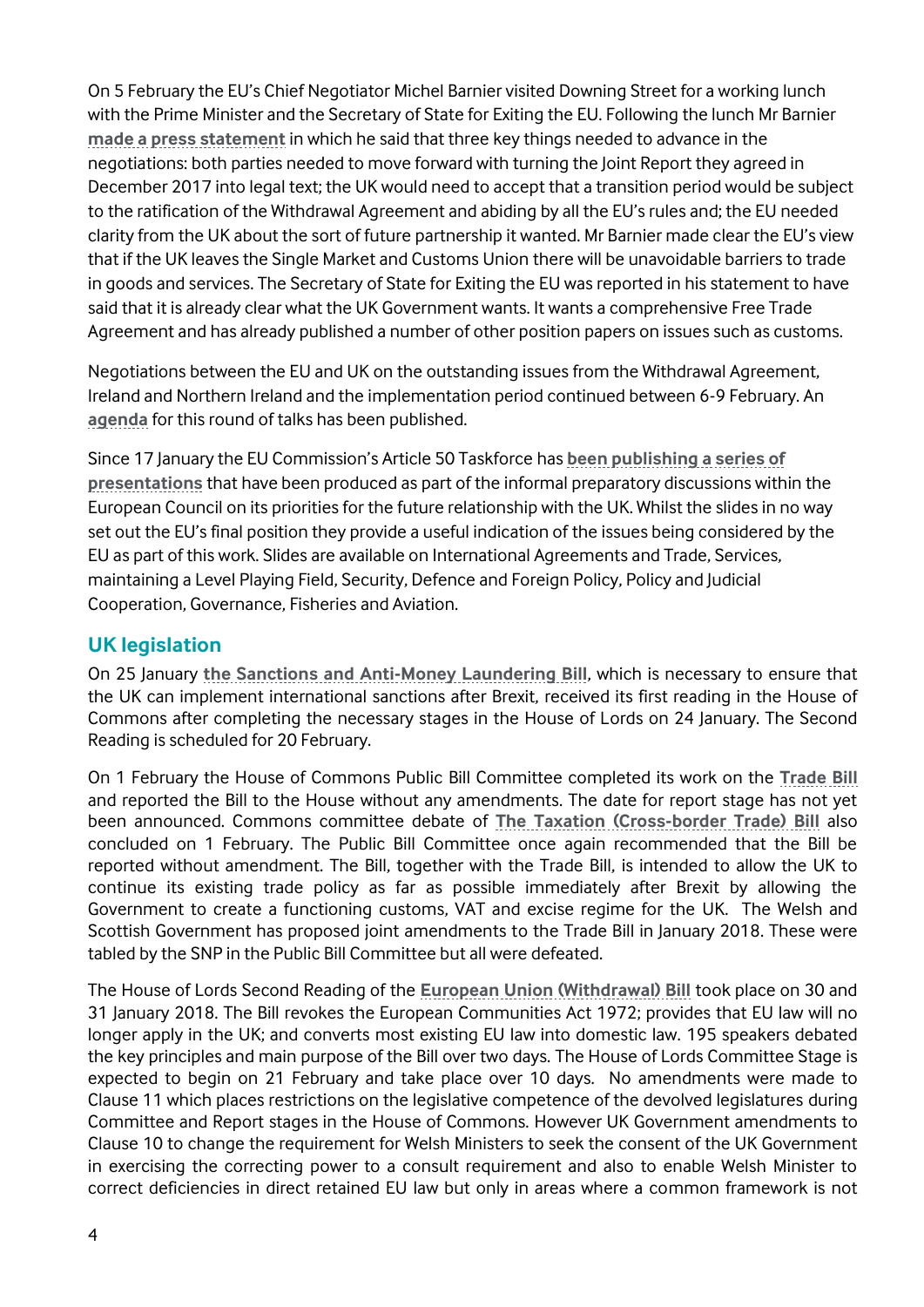required were accepted. On 16 January **[the Secretary of State for Wales wrote to the Llywydd](http://senedd.assembly.wales/documents/s71290/CLA5-03-18%20-%20Paper%205.pdf)** reaffirming the UK Government's commitment to amend Clause 11 of the Bill in the House of Lords.

On 29 January the House of Lords Constitution Committee published a report on the **[European](https://publications.parliament.uk/pa/ld201719/ldselect/ldconst/69/69.pdf)  [Union \(Withdrawal\) Bill](https://publications.parliament.uk/pa/ld201719/ldselect/ldconst/69/69.pdf)** concluding that the Bill as drafted is constitutionally unacceptable. On 1 February the House of Lords Delegated Powers and Regulatory Reform Committee also published a report on the **[European Union \(Withdrawal\) Bill](https://publications.parliament.uk/pa/ld201719/ldselect/lddelreg/73/73.pdf)** criticising the lack of sufficient parliamentary scrutiny of the power to make regulations delegated to Ministers.

#### **Documents and Position Papers**

Since the last monitoring report was published the EU has published its negotiation directives on the transition period, a position paper on suggested clauses for inclusion in the Withdrawal Agreement and a series of presentations made as part of the informal internal discussions on a future relationship. These are added to the table below.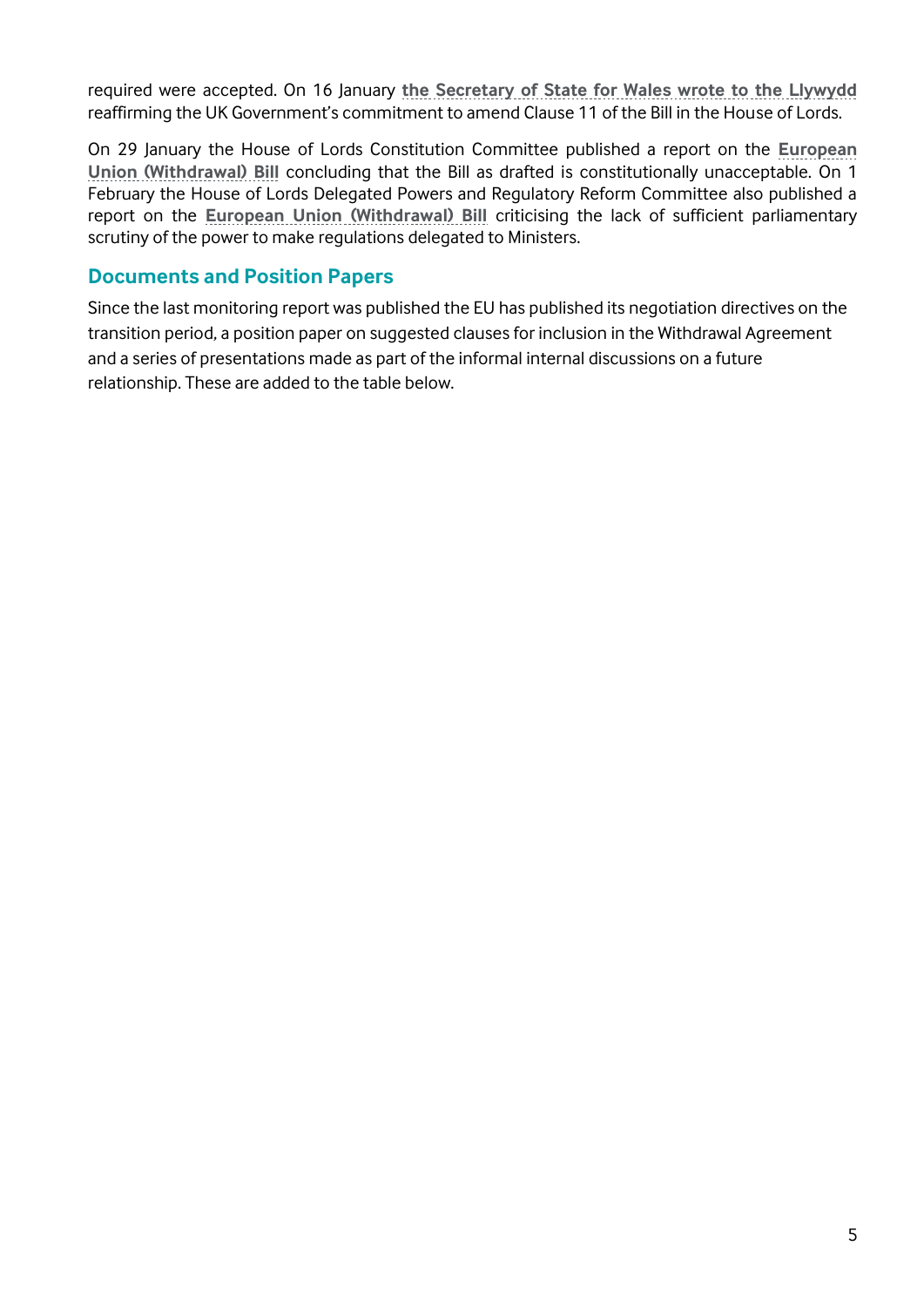### **Table 1 Position Papers and key documents published by the EU and UK**

| <b>EU Paper</b>                                                                                          | <b>Contents EU Paper</b>                                                                                                                                                                                                                                                                                   | <b>UK Paper</b>                                                                                      | <b>Contents UK Paper</b>                                                                                                                                                                                                                                                                                                                                                                                             |
|----------------------------------------------------------------------------------------------------------|------------------------------------------------------------------------------------------------------------------------------------------------------------------------------------------------------------------------------------------------------------------------------------------------------------|------------------------------------------------------------------------------------------------------|----------------------------------------------------------------------------------------------------------------------------------------------------------------------------------------------------------------------------------------------------------------------------------------------------------------------------------------------------------------------------------------------------------------------|
| <b>Essential Principles on</b><br><b>Citizens Rights</b><br>29 May 2017 to EU 27                         | Sets out the EU's position on<br>rights of UK citizens in the EU and<br>EU citizens in the UK.                                                                                                                                                                                                             | <b>Safeguarding the position of</b><br>EU citizens in the UK and UK<br>nationals in the EU: Position | Sets out the UK position on the<br>rights EU citizens should enjoy in<br>the UK and that UK nationals                                                                                                                                                                                                                                                                                                                |
| 12 June to UK                                                                                            |                                                                                                                                                                                                                                                                                                            | Paper.<br><b>26 June 2017</b>                                                                        | should enjoy in the EU. See<br>Research Service blog post for<br>further detail.                                                                                                                                                                                                                                                                                                                                     |
| <b>Essential Principles on the</b><br>financial settlement<br>29 May 2017 to EU 27<br>12 June to UK      | Sets out the EU's proposals for a<br>methodology that should be<br>agreed during the Phase 1<br>negotiations on how the UK's<br>financial obligations to the EU<br>should be calculated. Annex 1<br>contains a list of agencies, bodies<br>and financial instruments to be<br>included in the methodology. | None.                                                                                                | UK Secretary of State for DEXEU<br>has outlined that the UK will<br>'interrogate' the EU's position<br>rather than set out its own.                                                                                                                                                                                                                                                                                  |
| <b>Nuclear material and</b><br>safeguard equipment<br>(Euratom)<br>23 June 2017 to EU27<br>13 July to UK | Sets out the EU's proposals for the<br>treatment and transfer of<br>ownership of special fissile<br>materials. Covers less areas than<br>proposed by UK in equivalent<br>paper.                                                                                                                            | <b>Nuclear material and</b><br>safeguards issues.                                                    | The UK Government sets out six<br>principles it wants negotiations<br>on these matters to achieve. It<br>covers some additional areas to<br>those covered by the European<br>Commission including existing<br>contracts for the supply of<br>nuclear material and spent fuel<br>and radioactive waste. The UK<br>states that spent fuel and<br>radioactive waste should remain<br>the responsibility of the State in |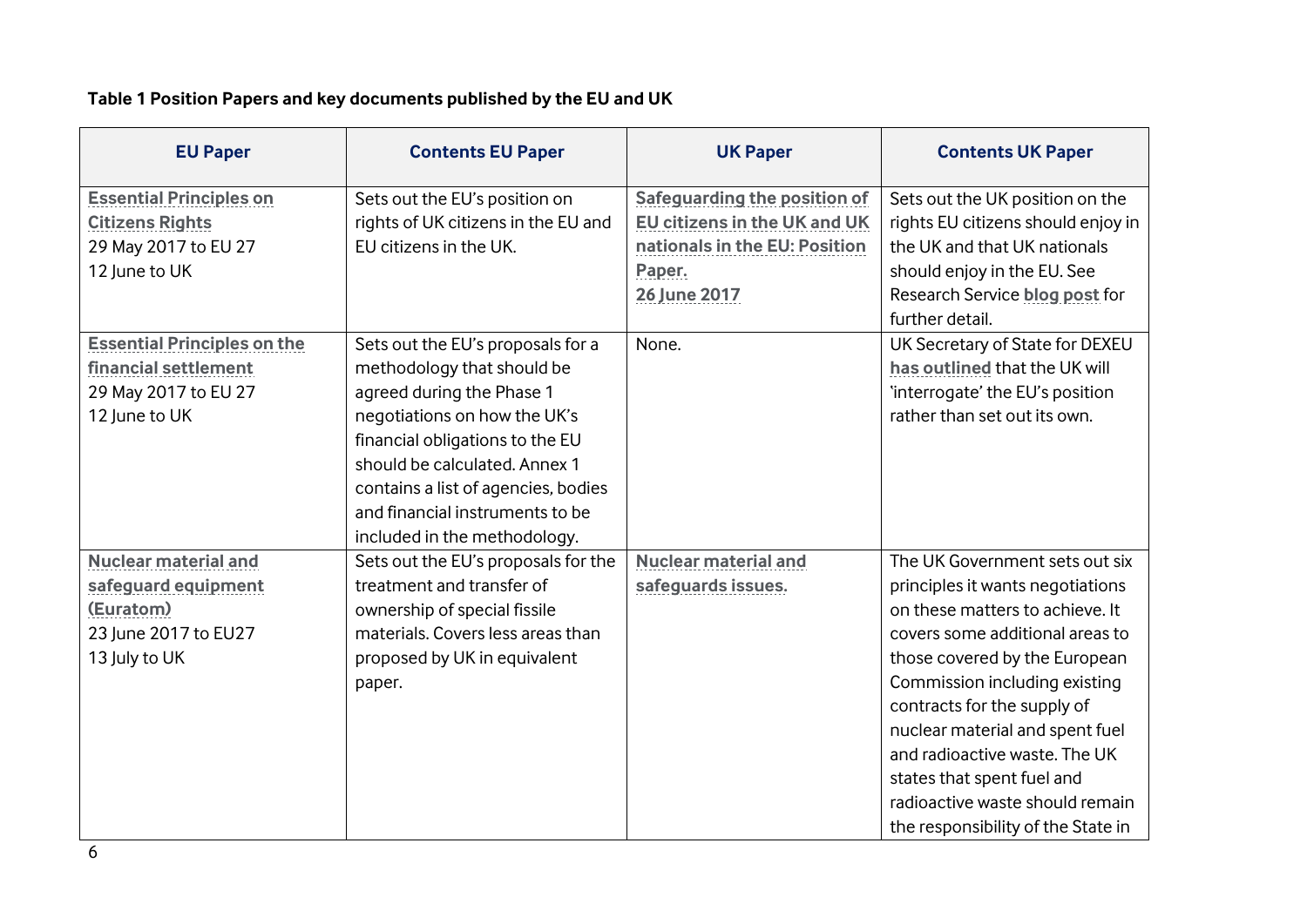| which it was generated post<br>withdrawal.<br>Judicial cooperation in civil<br>Sets out proposals for procedures<br><b>Providing a cross-border</b>                                                                                                                                                                                                                                                                                                                                                                 | <b>EU Paper</b> | <b>Contents EU Paper</b> | <b>UK Paper</b> | <b>Contents UK Paper</b>                                                                                                                                                                                                                                                                                                                                                                                                                                                                         |
|---------------------------------------------------------------------------------------------------------------------------------------------------------------------------------------------------------------------------------------------------------------------------------------------------------------------------------------------------------------------------------------------------------------------------------------------------------------------------------------------------------------------|-----------------|--------------------------|-----------------|--------------------------------------------------------------------------------------------------------------------------------------------------------------------------------------------------------------------------------------------------------------------------------------------------------------------------------------------------------------------------------------------------------------------------------------------------------------------------------------------------|
|                                                                                                                                                                                                                                                                                                                                                                                                                                                                                                                     |                 |                          |                 |                                                                                                                                                                                                                                                                                                                                                                                                                                                                                                  |
| and commercial matters<br>civil judicial framework: a<br>to be put in place for cases<br>29 June 2017 to EU 27<br>pending at time of UK withdrawal.<br>future partnership paper<br>that should apply to cases<br>22 August 2017<br>13 July to UK<br>pending at time of UK<br>that Annex A of the paper<br>responds directly to the EU's<br>paper and sets out the UK<br>no agreement on future<br>but that the UK will seek an<br>agreement with the EU that<br>allows for close and<br>civil judicial cooperation. |                 |                          |                 | The UK Government has set out<br>its position for the procedures<br>withdrawal and proposals for on-<br>going cooperation in this area in<br>a single paper. The paper states<br>Government's priorities should<br>no agreement be reached on a<br>future partnership. It states that<br>cooperation is not however its<br>preference. The paper states<br>that leaving the EU will bring an<br>end to the direct jurisdiction of<br>the European Court of Justice<br>comprehensive cross-border |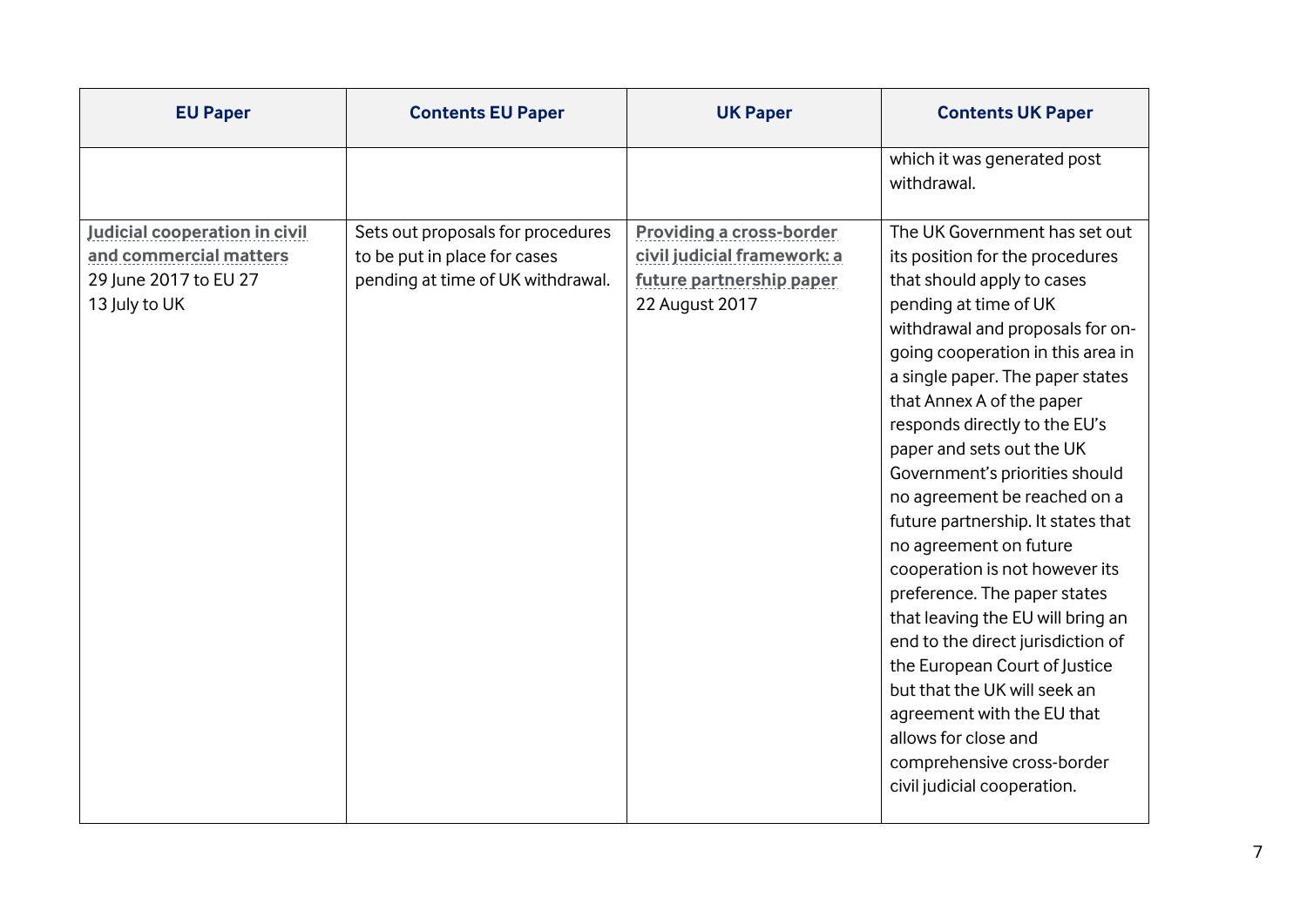| <b>EU Paper</b>                    | <b>Contents EU Paper</b>            | <b>UK Paper</b>                   | <b>Contents UK Paper</b>            |
|------------------------------------|-------------------------------------|-----------------------------------|-------------------------------------|
| <b>Ongoing Police and Judicial</b> | Proposals for the procedures that   | <b>Security law enforcement</b>   | Annex A of the paper provides a     |
| cooperation in criminal            | will apply to on-going procedures   | and criminal justice: Future      | direct response to the issues       |
| matters                            | such as European investigation      | <b>Partnership Paper</b>          | raised by the EU in its paper.      |
| 29 June 2017 to EU 27              | orders and European Arrest          |                                   | However, the UK advocates that      |
| 13 July to UK                      | Warrants procedures at the date of  |                                   | discussions on the withdrawal       |
|                                    | withdrawal and the treatment of     |                                   | issues on criminal matters take     |
|                                    | information obtained by these       |                                   | place with reference to             |
|                                    | procedures.                         |                                   | discussions on a future             |
|                                    |                                     |                                   | partnership. The paper calls for a  |
|                                    |                                     |                                   | deeper relationship and             |
|                                    |                                     |                                   | cooperation on law enforcement      |
|                                    |                                     |                                   | and criminal justice issues         |
|                                    |                                     |                                   | between the UK and EU than the      |
|                                    |                                     |                                   | EU currently has with third party   |
|                                    |                                     |                                   | countries. It states that it should |
|                                    |                                     |                                   | be read in conjunction with         |
|                                    |                                     |                                   | other future partnership papers     |
|                                    |                                     |                                   | on security and data protection.    |
| <b>Ongoing Union and Judicial</b>  | Sets out the proposals for          | <b>Ongoing union judicial and</b> | The UK Government recognises        |
| <b>Procedures</b>                  | procedures to be put in place for   | administrative proceedings:       | that there will be some cases       |
| 29 June 2017 to EU 27              | cases before the European Court     | <b>Position Paper.</b>            | pending at the point of             |
| 13 July to UK                      | of Justice involving the UK or UK   | <b>13 July 2017</b>               | withdrawal that should continue     |
|                                    | residents/legal persons on-going    |                                   | to fall within the jurisdiction of  |
|                                    | at the time of withdrawal and for   |                                   | the European Court of Justice       |
|                                    | proposals for on-going              |                                   | and seeks agreed criteria on the    |
|                                    | administrative procedures before    |                                   | definition of 'pending'. It also    |
|                                    | Union institutions, bodies, offices |                                   | seeks clarification of the role of  |
|                                    | and agencies concerning the UK      |                                   | the UK Advocate General and UK      |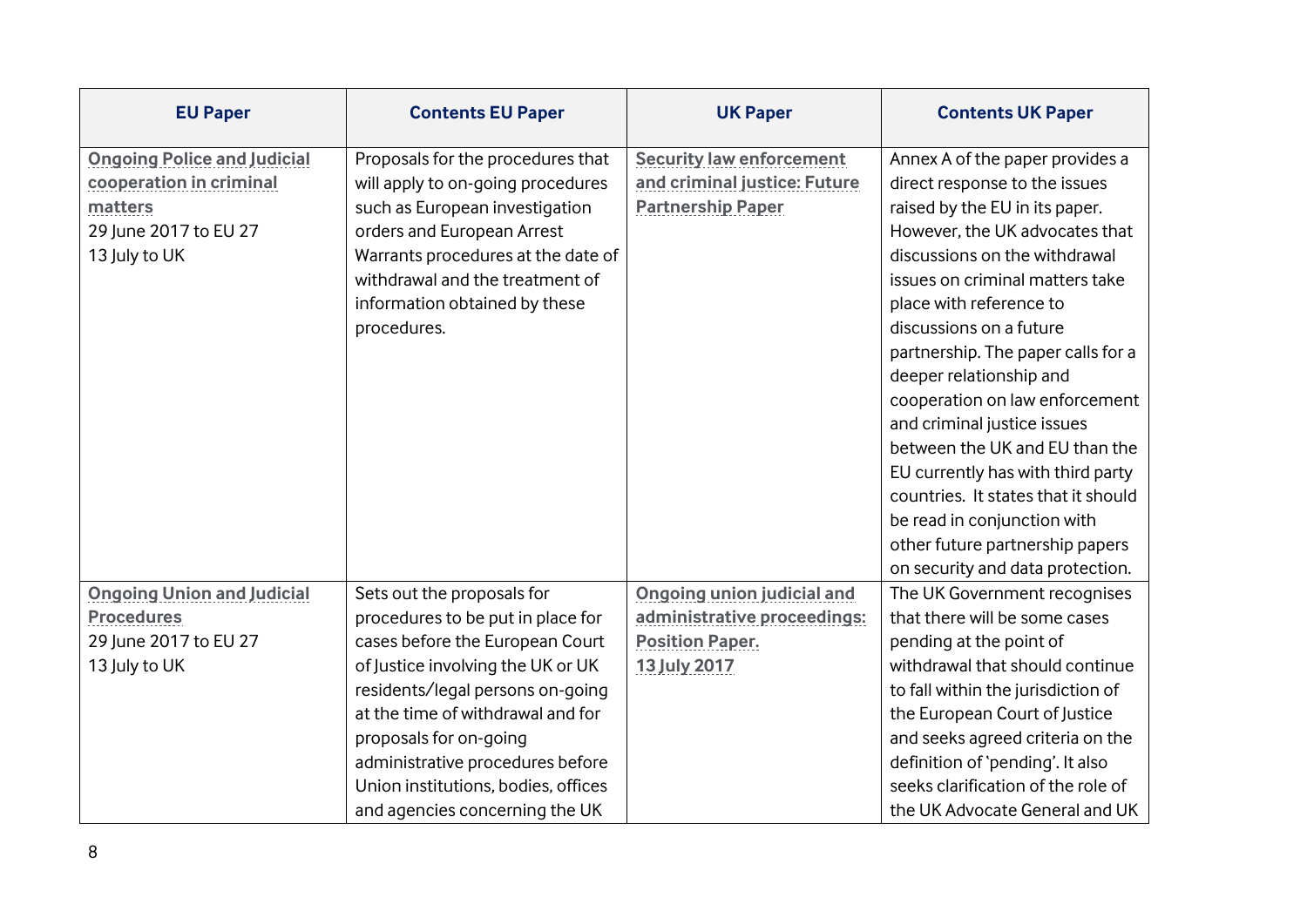| <b>EU Paper</b>                                                                                                                               | <b>Contents EU Paper</b>                                                                                                                                                                                                                                                                                              | <b>UK Paper</b>                                                                                           | <b>Contents UK Paper</b>                                                                                                                                                                                                                                                                               |
|-----------------------------------------------------------------------------------------------------------------------------------------------|-----------------------------------------------------------------------------------------------------------------------------------------------------------------------------------------------------------------------------------------------------------------------------------------------------------------------|-----------------------------------------------------------------------------------------------------------|--------------------------------------------------------------------------------------------------------------------------------------------------------------------------------------------------------------------------------------------------------------------------------------------------------|
|                                                                                                                                               | or UK residents/legal persons. The<br>EU proposed that the European<br>Court of Justice should retain<br>some competence to adjudicate<br>in cases brought after the<br>withdrawal against the UK about<br>matters that happened when the<br>UK was still a Member State.                                             |                                                                                                           | lawyers in the Court for a<br>transitional period whilst cases<br>are still pending. It does not<br>agree that the European Court<br>of Justice should retain some<br>competence over cases brought<br>after the withdrawal date<br>relating to actions that took                                      |
|                                                                                                                                               |                                                                                                                                                                                                                                                                                                                       |                                                                                                           | place before the withdrawal<br>date.                                                                                                                                                                                                                                                                   |
| <b>Issues relating to the</b><br>functioning of EU Institutions,<br><b>Agencies and Bodies</b><br>29 June 2017 to EU 27<br>13 July 2017 TO UK | The paper sets out the EU's<br>position on what protections and<br>immunities will apply to EU<br>institutions and agencies in the UK<br>at after withdrawal whilst the<br>activities of the EU's bodies in the<br>UK are being wound-up.                                                                             | <b>Privileges and Immunities</b><br><b>13 July 2017</b>                                                   | The UK's position paper agrees<br>that protections and immunities<br>should be offered to EU<br>property, assets and operations<br>in the UK for a transitional period<br>after withdrawal. Negotiators on<br>both sides have indicated that<br>they are close to reaching<br>agreement on this issue. |
| <b>Governance</b><br>29 June 2017 to EU 27<br>13 July 2017 to UK                                                                              | The paper sets out the EU's<br>proposals for a dispute resolution<br>mechanism for the Withdrawal<br>Agreement, including that a Joint<br>Committee be established to<br>consider disputes. It states that<br>the Joint Committee should make<br>references to the European Court<br>of Justice for binding decisions | <b>Enforcement and Dispute</b><br>resolution: Future<br><b>Partnership Paper</b><br><b>23 August 2017</b> | The paper includes proposals for<br>a new enforcement and dispute<br>resolution mechanism for both<br>the Withdrawal Agreement and<br>any future partnership. The<br>paper states that a new<br>mechanism will be needed as<br>the jurisdiction of the European<br>Court of Justice will come to an    |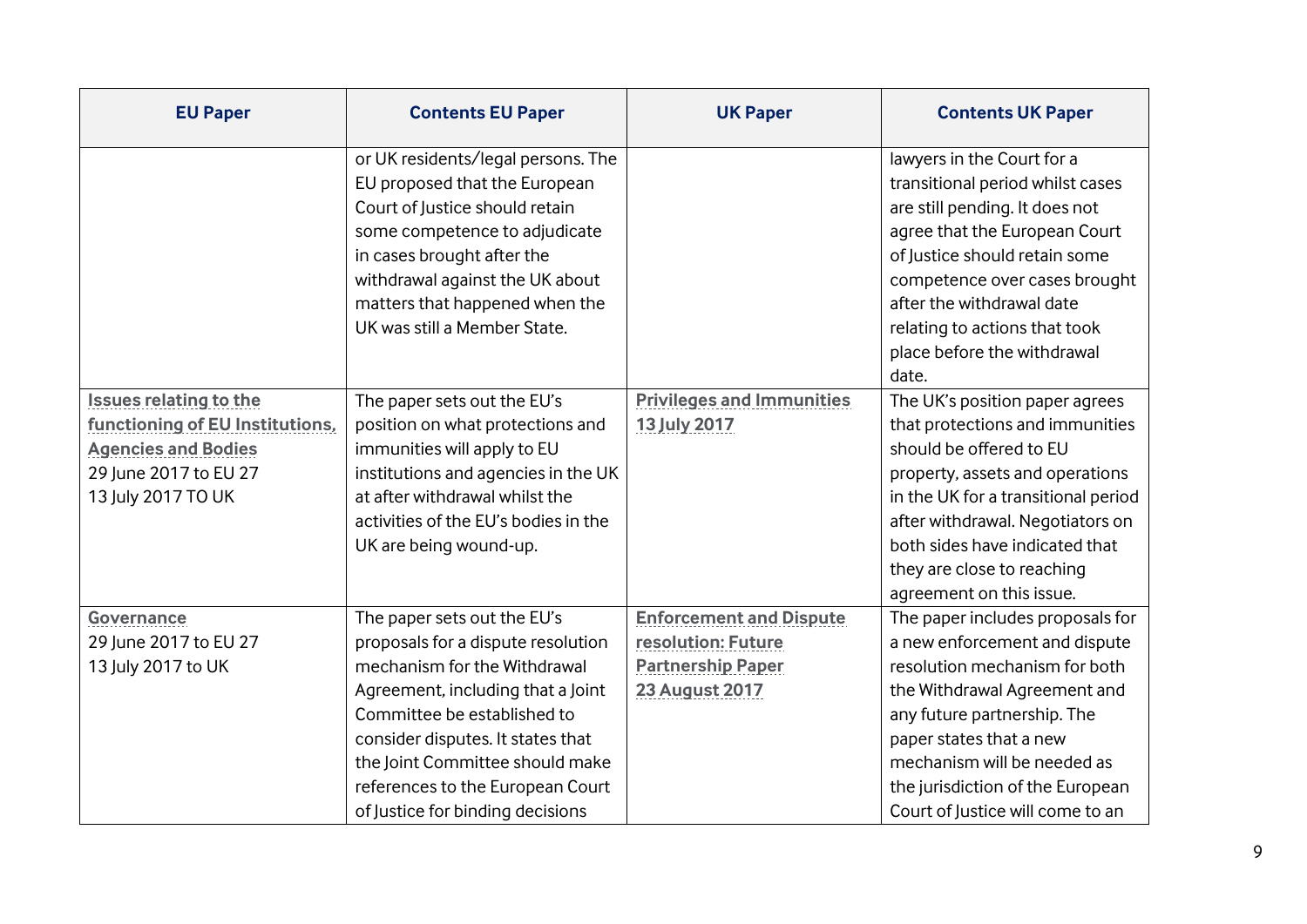| <b>EU Paper</b>                   | <b>Contents EU Paper</b>            | <b>UK Paper</b>                       | <b>Contents UK Paper</b>          |
|-----------------------------------|-------------------------------------|---------------------------------------|-----------------------------------|
|                                   | where agreement cannot be           |                                       | end. The UK's position is that    |
|                                   | reached in the Committee. It        |                                       | where the Withdrawal              |
|                                   | states that the European            |                                       | Agreement or any future           |
|                                   | Commission should retain full       |                                       | partnership arrangements give     |
|                                   | powers for the monitoring and       |                                       | rise to rights or obligations for |
|                                   | implementation of the agreement     |                                       | individuals and business          |
|                                   | on citizen's rights.                |                                       | operating in the UK these will be |
|                                   |                                     |                                       | given effect in UK law and        |
|                                   |                                     |                                       | enforced by UK courts. The        |
|                                   |                                     |                                       | position paper argues there is no |
|                                   |                                     |                                       | precedent or imperative in EU or  |
|                                   |                                     |                                       | UK law which states that          |
|                                   |                                     |                                       | enforcement or dispute            |
|                                   |                                     |                                       | resolution has to fall under the  |
|                                   |                                     |                                       | direct jurisdiction of the        |
|                                   |                                     |                                       | European Court of Justice.        |
| <b>Goods placed on the market</b> | The paper sets out proposals for    | <b>Continuity in the availability</b> | The UK Government states that     |
| under Union law before the        | the procedures that should apply    | of goods for the EU and the           | this issue should be resolved     |
| withdrawal date                   | to goods that comply all Union      | <b>UK: Position Paper</b>             | with reference to any future      |
| 29 June 2017 to EU                | rules and are placed on the market  | <b>21 August 2017</b>                 | partnership. The UK seeks         |
| 13 July 2017 to UK                | for sale before withdrawal date but |                                       | further discussion on the         |
|                                   | have not been sold at the time of   |                                       | meaning of "placed on the         |
|                                   | withdrawal.                         |                                       | market" and suggests it should    |
|                                   |                                     |                                       | include services associated with  |
|                                   |                                     |                                       | the supply of goods.              |
| <b>Customs related matters</b>    | Proposals for the customs           | <b>Continuity in the availability</b> | The UK position paper on the      |
| needed for an orderly             | procedures that should apply to     | of goods for the EU and the           | continuity of goods               |
| withdrawal of the UK from the     | goods whose movement started        | <b>UK: Position Paper</b>             | acknowledges that customs         |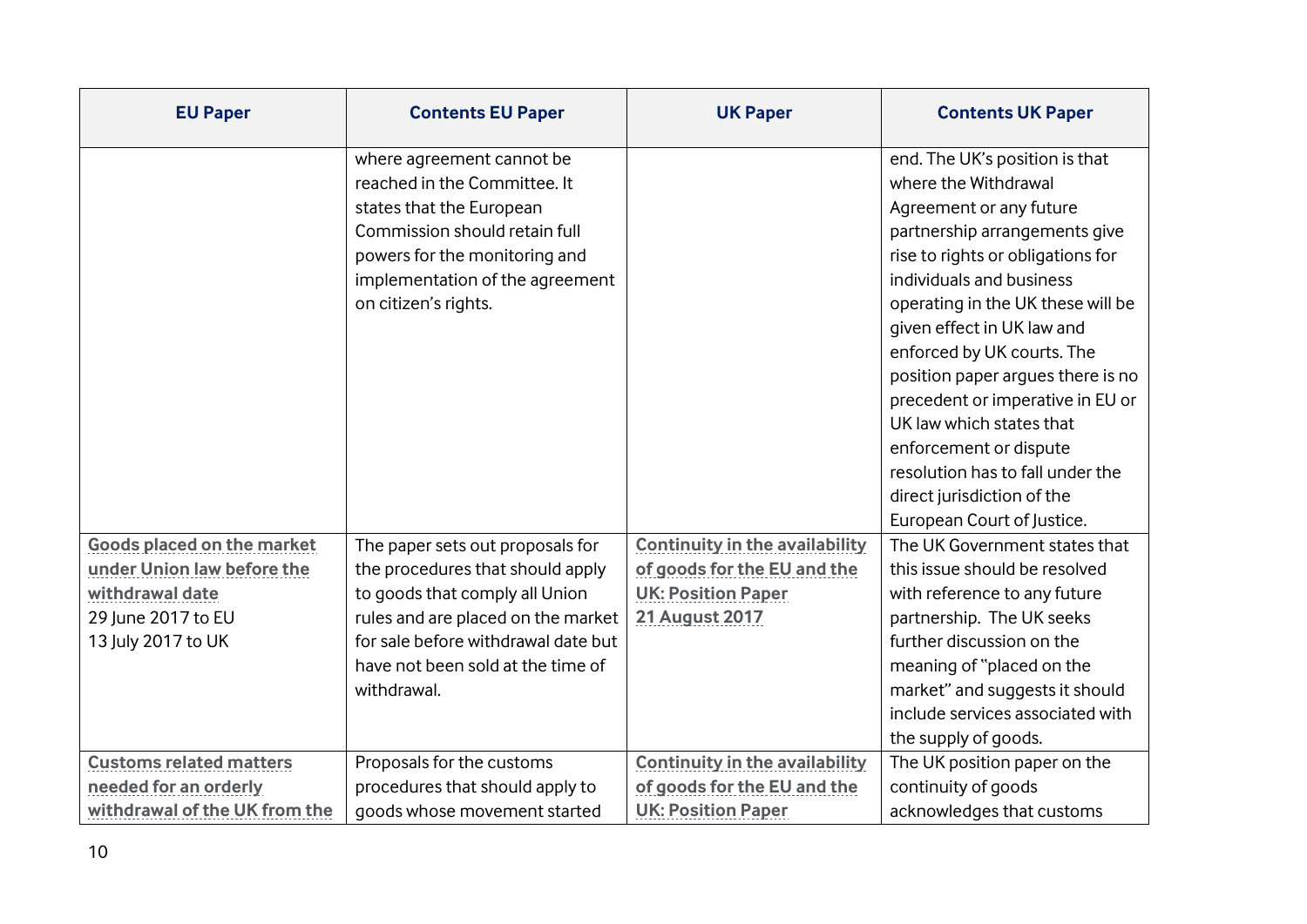| <b>EU Paper</b>              | <b>Contents EU Paper</b>            | <b>UK Paper</b>                      | <b>Contents UK Paper</b>           |
|------------------------------|-------------------------------------|--------------------------------------|------------------------------------|
| <b>Union</b>                 | before the date of withdrawal but   | <b>21 August 2017</b>                | issues related to goods on the     |
| 7 September 2017 to EU 27    | ends on or after.                   | <b>Future customs</b>                | market at time of withdrawal will  |
|                              |                                     | arrangements: Future                 | need addressing but does so        |
|                              |                                     | <b>Partnership Paper</b>             | with reference to its proposals    |
|                              |                                     | <b>15 August 2017</b>                | for a future customs relationship  |
|                              |                                     |                                      | and states that the issue should   |
|                              |                                     |                                      | be addressed with reference to a   |
|                              |                                     |                                      | future partnership.                |
| <b>Guiding Principles</b>    | Principles set out for the basis of | <b>Northern Ireland and Ireland:</b> | The position paper states that     |
| transmitted to EU 27 for the | discussions of the relationship     | <b>Position Paper</b>                | the Common Travel Area (CTA)       |
| Dialogue on Ireland/Northern | between Ireland and Northern        | 16 August 2017                       | between Ireland and the UK         |
| Ireland.                     | Ireland. No solutions are proposed  |                                      | should remain, that swift          |
| 7 September to EU 27         | for the Irish border and the paper  |                                      | progress should be made on the     |
|                              | places the onus on the UK to        |                                      | issue and that the rights of EU    |
|                              | propose solutions.                  |                                      | citizens in Ireland will not be    |
|                              |                                     |                                      | affected by the CTA's              |
|                              |                                     |                                      | continuance. The paper does        |
|                              |                                     |                                      | not propose specific options for   |
|                              |                                     |                                      | the land border but sets out       |
|                              |                                     |                                      | principles to test models against. |
|                              |                                     |                                      | It cross-references the UK         |
|                              |                                     |                                      | Government's proposals for         |
|                              |                                     |                                      | future customs arrangements. It    |
|                              |                                     |                                      | states that no solution agreed     |
|                              |                                     |                                      | should require a new customs       |
|                              |                                     |                                      | border between Northern            |
|                              |                                     |                                      | Ireland and Great Britain. It      |
|                              |                                     |                                      | makes specific proposals on        |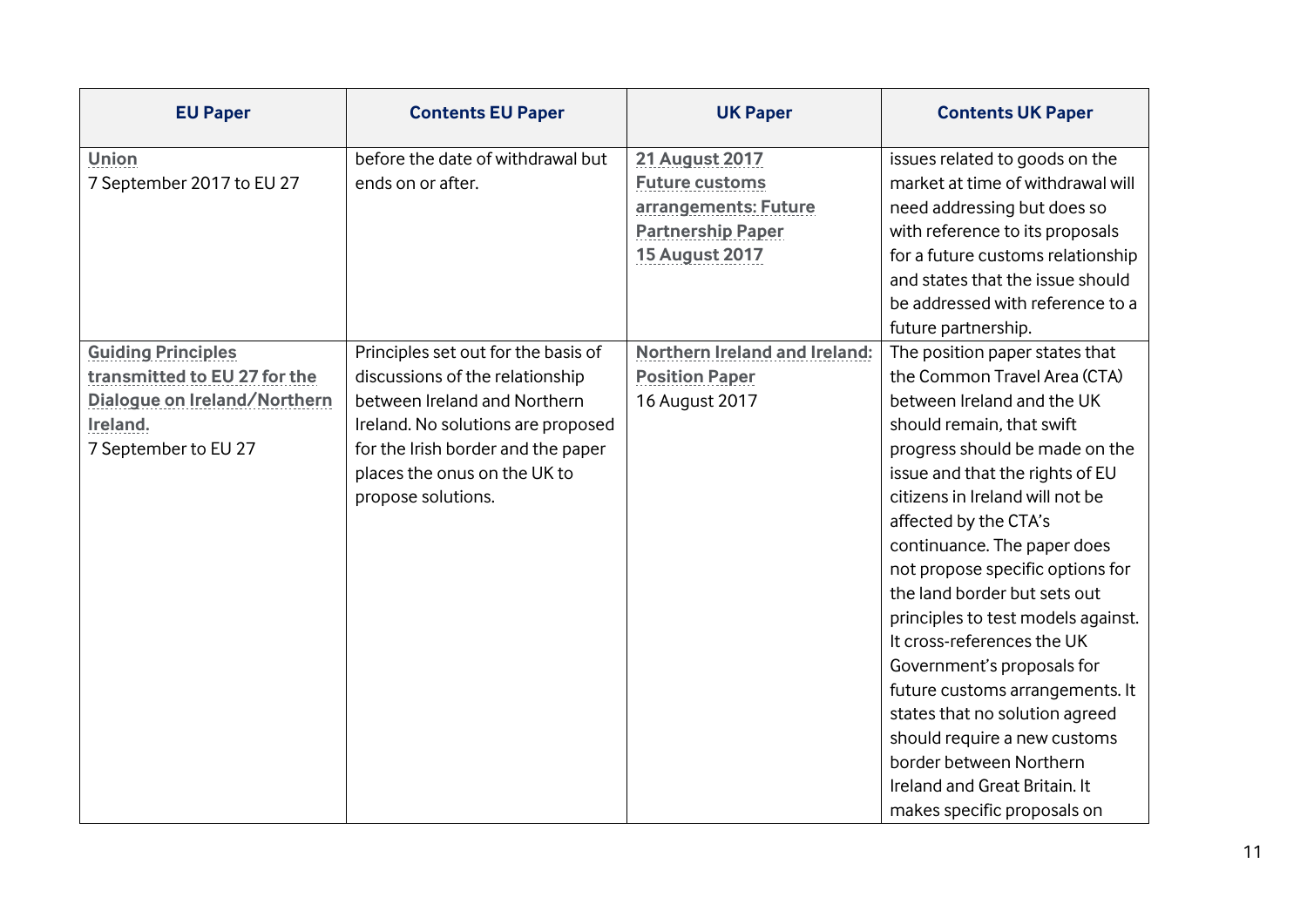| <b>EU Paper</b>                                                                                                                 | <b>Contents EU Paper</b>                                                                                                                                                                                                                                                                                                                | <b>UK Paper</b>                                                                            | <b>Contents UK Paper</b>                                                                                                                                                                                                          |
|---------------------------------------------------------------------------------------------------------------------------------|-----------------------------------------------------------------------------------------------------------------------------------------------------------------------------------------------------------------------------------------------------------------------------------------------------------------------------------------|--------------------------------------------------------------------------------------------|-----------------------------------------------------------------------------------------------------------------------------------------------------------------------------------------------------------------------------------|
|                                                                                                                                 |                                                                                                                                                                                                                                                                                                                                         |                                                                                            | agri-food products. It suggests<br>that separate to the broader<br>discussions on the financial<br>settlement there should be an<br>agreement to continue PEACE<br>funding to Northern Ireland and<br>border counties of Ireland. |
| <b>Public Procurement</b><br>7 September to EU 27                                                                               | Proposals for the rules and<br>procedures on public<br>procurement that should apply to<br>procurement procedures and<br>contracts on-going at the date of<br>withdrawal.                                                                                                                                                               | None                                                                                       |                                                                                                                                                                                                                                   |
| <b>Intellectual Property Rights</b><br>(including geographical<br>indications)<br>7 September 2017 to EU 27                     | Proposals for the continuation of<br>the protection of intellectual<br>property rights agreed before the<br>date of withdrawal including the<br>protection of protected food<br>names. The EU suggests that the<br>UK will need new domestic<br>legislation to be in place before<br>the date of withdrawal on<br>protected food names. | None                                                                                       |                                                                                                                                                                                                                                   |
| <b>Use of Data and Protection of</b><br><b>Information Obtained or</b><br><b>Processed before the</b><br><b>Withdrawal Date</b> | Proposals to the reciprocal rules<br>and protections that should apply<br>to data held or processed in the<br>UK and the EU after the date of                                                                                                                                                                                           | <b>Confidentiality and access to</b><br>documents: Position Paper<br><b>21 August 2017</b> | The paper states that the aim<br>should be for the Withdrawal<br>Agreement to ensure that the<br>UK and EU have equivalent                                                                                                        |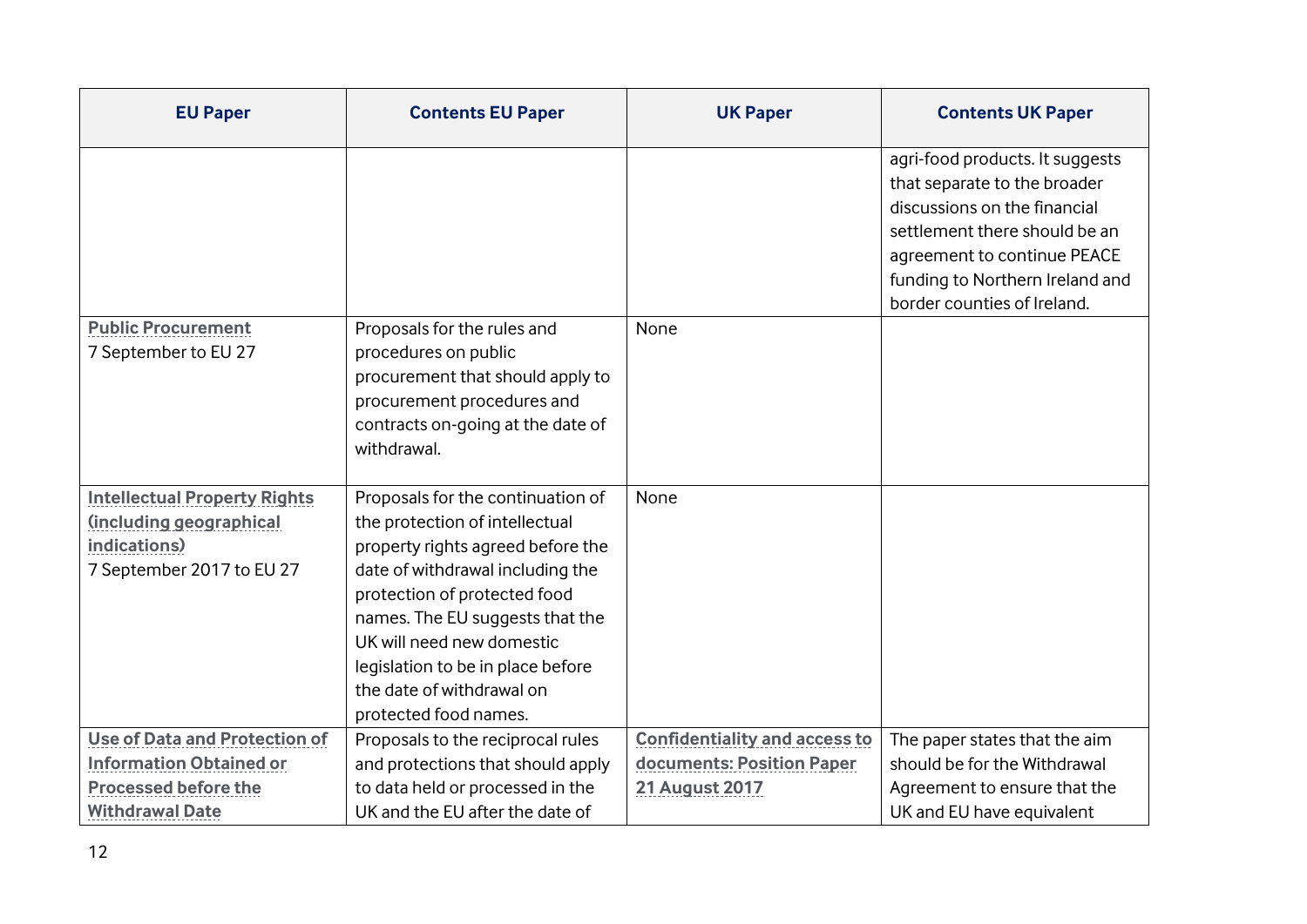| <b>EU Paper</b>      | <b>Contents EU Paper</b> | <b>UK Paper</b>                                                                             | <b>Contents UK Paper</b>                                                                                                                                                                                                                                                                                                                                                                                                                                                                                                                                                                                                                                                                                                                                                      |
|----------------------|--------------------------|---------------------------------------------------------------------------------------------|-------------------------------------------------------------------------------------------------------------------------------------------------------------------------------------------------------------------------------------------------------------------------------------------------------------------------------------------------------------------------------------------------------------------------------------------------------------------------------------------------------------------------------------------------------------------------------------------------------------------------------------------------------------------------------------------------------------------------------------------------------------------------------|
| 7 September to EU 27 | withdrawal.              |                                                                                             | protections and obligations on<br>information and access to<br>documents as it currently the<br>case under existing EU                                                                                                                                                                                                                                                                                                                                                                                                                                                                                                                                                                                                                                                        |
| None                 |                          | <b>Future Customs</b><br><b>Arrangements: Future</b><br>partnership paper<br>15 August 2017 | legislation.<br>The position paper proposes two<br>possible options for a future<br>customs relationship. A highly<br>streamlined customs<br>arrangement between the UK<br>and EU or a new customs<br>partnership with the EU where<br>the UK would align its border<br>with the EU in such a way that it<br>would remove the need for the<br>UK-EU customs border. The UK<br>would leave the customs union<br>and be able to negotiate its own<br>trade deals under both options.<br>Under the second option the<br>position paper proposes that the<br>UK would mirror EU<br>requirements for goods from the<br>rest of the world where their final<br>destination is the EU. It states<br>that this would be<br>unprecedented and could be<br>challenging to implement but |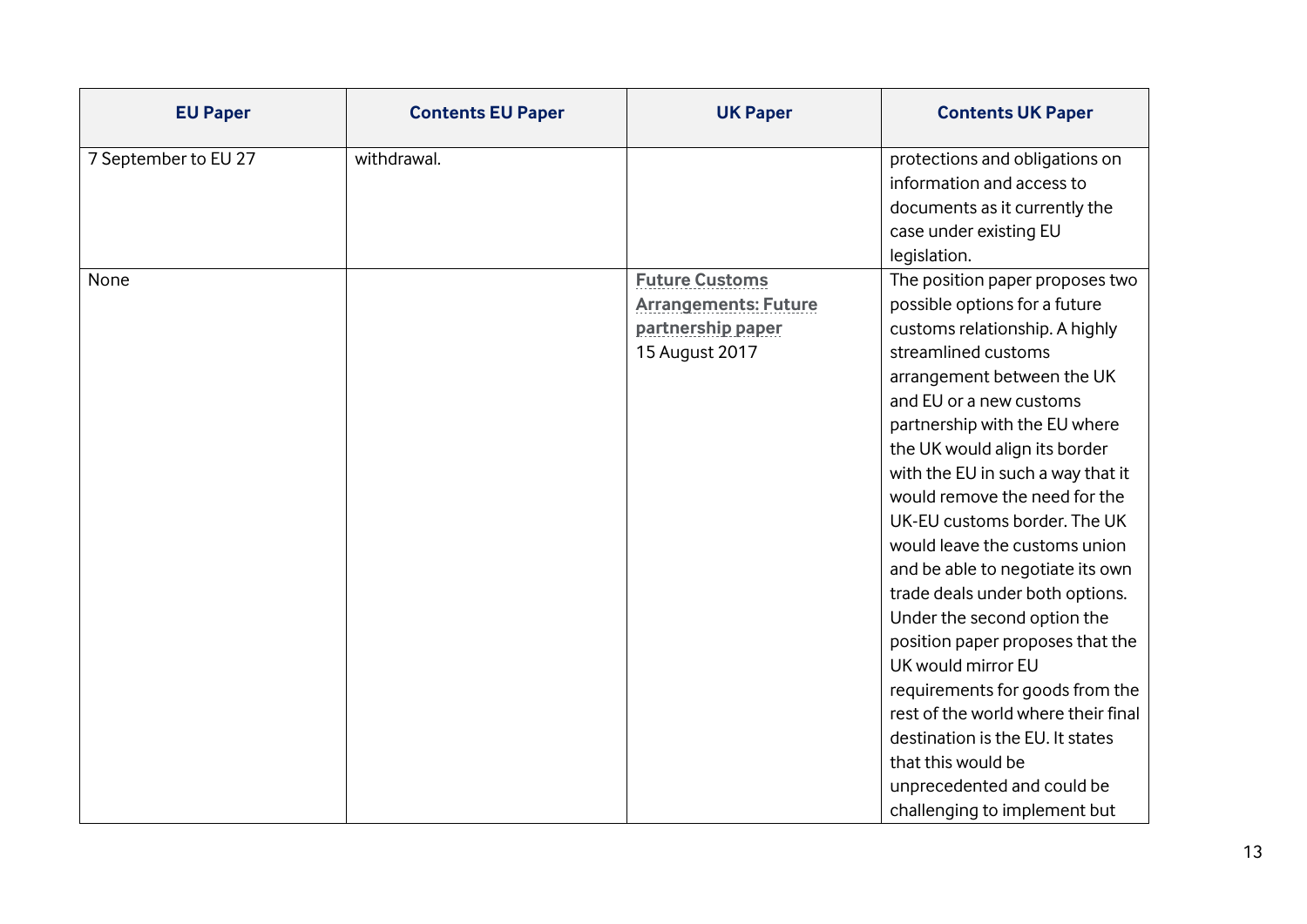| <b>EU Paper</b> | <b>Contents EU Paper</b> | <b>UK Paper</b>                 | <b>Contents UK Paper</b>           |
|-----------------|--------------------------|---------------------------------|------------------------------------|
|                 |                          |                                 | wishes to explore it with the EU.  |
|                 |                          |                                 | The paper proposes a time          |
|                 |                          |                                 | limited model of close             |
|                 |                          |                                 | association with the EU Customs    |
|                 |                          |                                 | union for a transitional period to |
|                 |                          |                                 | avoid a cliff-edge for business    |
|                 |                          |                                 | and individuals on both sides.     |
| None            |                          | The exchange and                | Sets out the UK Government's       |
|                 |                          | protection of personal data:    | proposals for a new UK-EU          |
|                 |                          | <b>Future partnership paper</b> | model for the exchanging and       |
|                 |                          | 24 August 2017                  | protection of personal data        |
|                 |                          |                                 | based on the current EU            |
|                 |                          |                                 | approach. It suggests the          |
|                 |                          |                                 | Information Commissioner's         |
|                 |                          |                                 | Office could continue to           |
|                 |                          |                                 | cooperate with EU regulators.      |
| <b>None</b>     |                          | <b>Collaboration on Science</b> | It sets out the UK Government's    |
|                 |                          | and innovation: Future          | proposals for a science and        |
|                 |                          | partnership paper               | innovation agreement with the      |
|                 |                          | 6 September 2017                | EU. It states the agreement        |
|                 |                          |                                 | should be broad and make room      |
|                 |                          |                                 | for new areas of research. It      |
|                 |                          |                                 | states that the UK's continued     |
|                 |                          |                                 | access to EU research and          |
|                 |                          |                                 | innovation programmes will         |
|                 |                          |                                 | need to be negotiated along        |
|                 |                          |                                 | with the size of any financial     |
|                 |                          |                                 | contribution the UK would have     |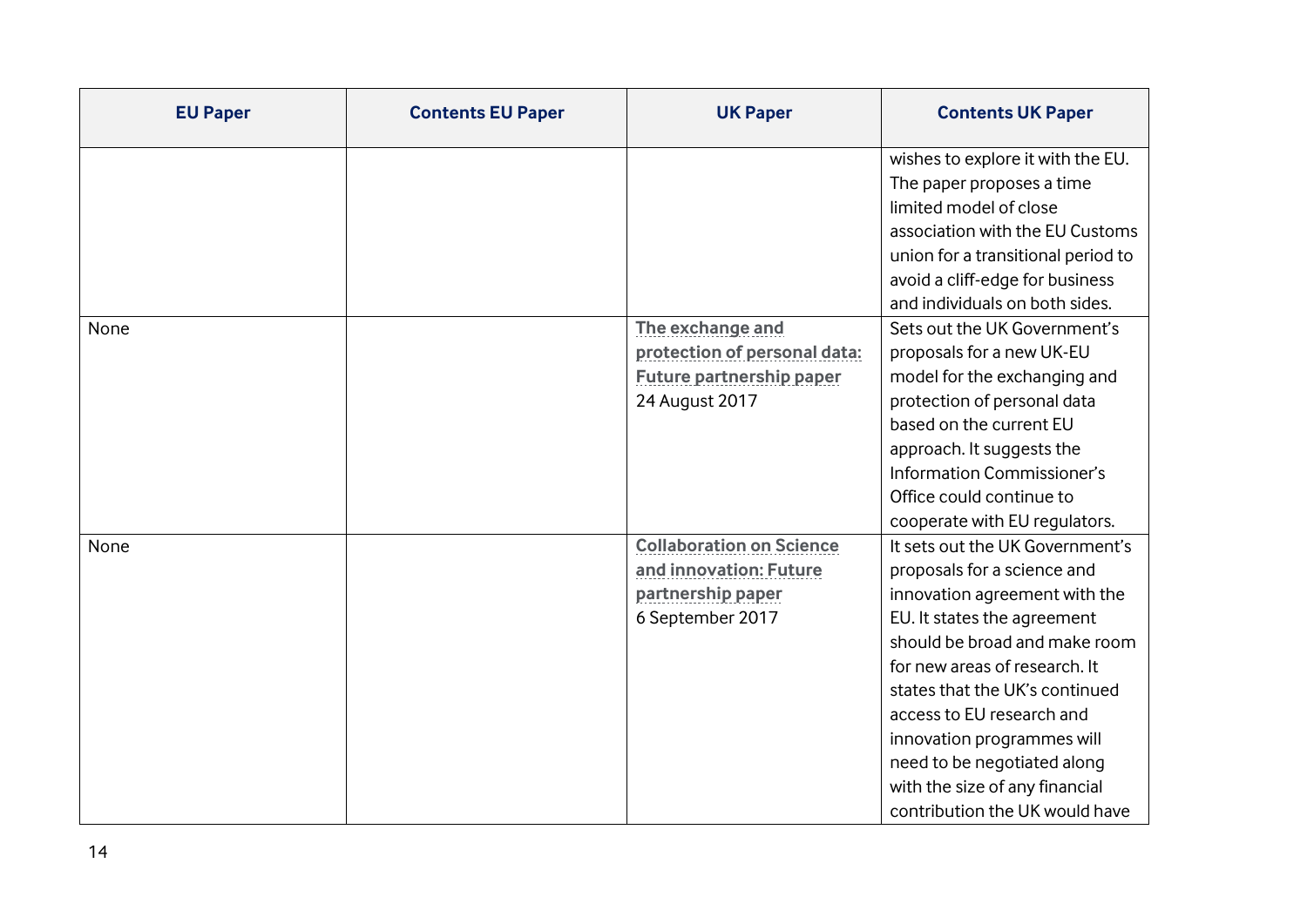| <b>EU Paper</b> | <b>Contents EU Paper</b> | <b>UK Paper</b>                                                                                                         | <b>Contents UK Paper</b>                                                                                                                                                                                                                                                                                    |
|-----------------|--------------------------|-------------------------------------------------------------------------------------------------------------------------|-------------------------------------------------------------------------------------------------------------------------------------------------------------------------------------------------------------------------------------------------------------------------------------------------------------|
|                 |                          |                                                                                                                         | to make to participate in them. It<br>states that this contribution<br>would need to be weighed<br>against the UK Government's<br>other spending priorities.<br>Reference to the participation of<br>Welsh Universities in existing<br>programmes and networks is<br>made.                                  |
| None            |                          | <b>Foreign Policy, defence and</b><br>development: Future<br>partnership paper<br>12 September 2017                     | The paper proposes a future<br>partnership with the EU on<br>security and defence which is<br>broader than any agreement the<br>EU currently has with a third-<br>party country. It sets out the<br>areas where there is currently<br>cooperation on defence,<br>security and international<br>development. |
| None            |                          | <b>Customs Bill White Paper:</b><br>legislating for UK's future<br>customs, VAT and excise<br>regimes<br>9 October 2017 | The White Paper on the<br>Customs Bill sets out the UK<br>Government's initial proposals<br>for a standalone customs, VAT<br>and excise regime following the<br>UK's exit from the EU. The White<br>Paper includes proposals for a<br>contingency scenario should no<br>deal be reached with the EU on a    |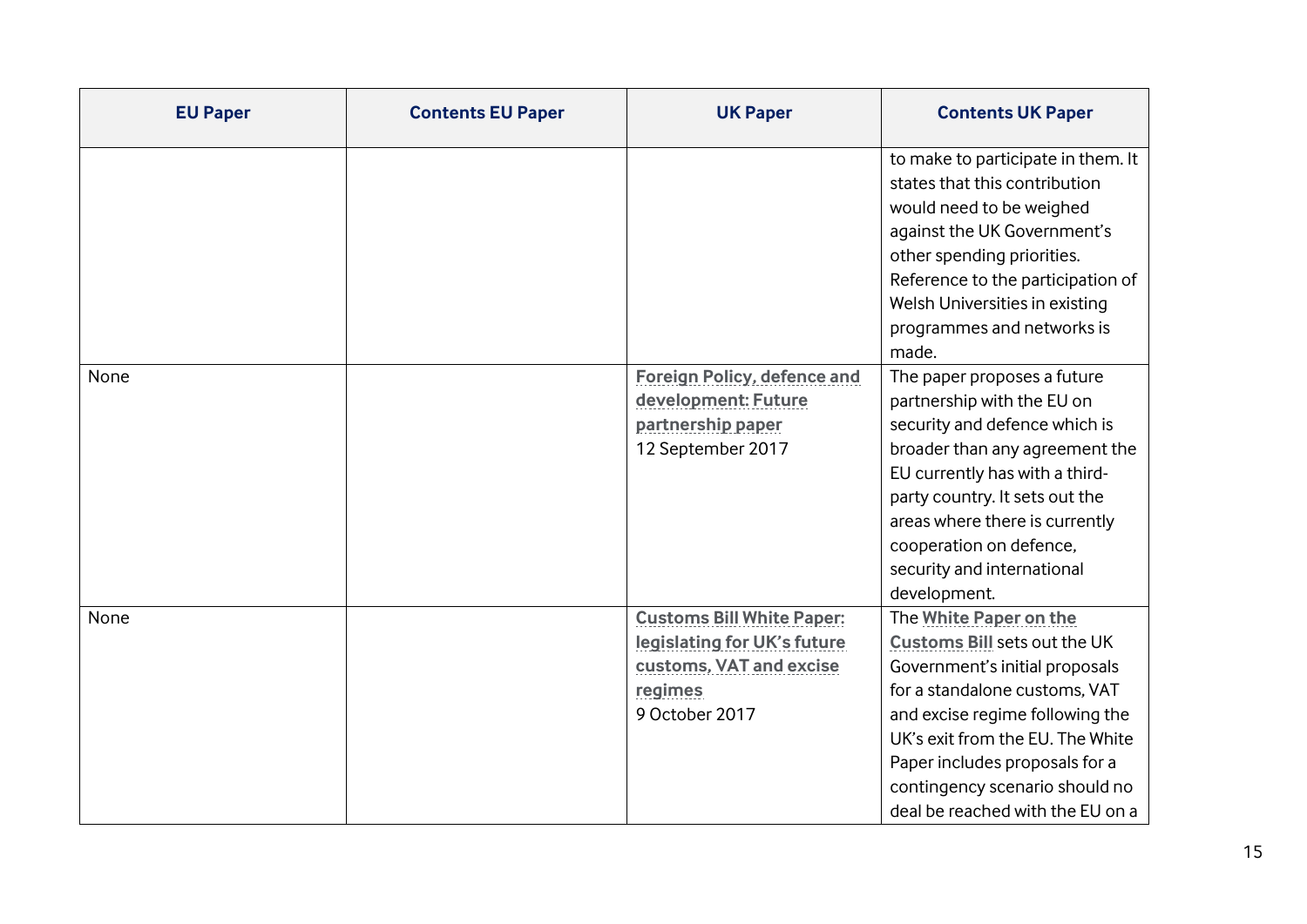| <b>EU Paper</b>                                                                           | <b>Contents EU Paper</b>                                                                                                                                                                                                                                                                                                                                                                              | <b>UK Paper</b>                                                         | <b>Contents UK Paper</b>                                                                                                                                                                                                                                       |
|-------------------------------------------------------------------------------------------|-------------------------------------------------------------------------------------------------------------------------------------------------------------------------------------------------------------------------------------------------------------------------------------------------------------------------------------------------------------------------------------------------------|-------------------------------------------------------------------------|----------------------------------------------------------------------------------------------------------------------------------------------------------------------------------------------------------------------------------------------------------------|
|                                                                                           |                                                                                                                                                                                                                                                                                                                                                                                                       |                                                                         | future trading relationship.                                                                                                                                                                                                                                   |
| None                                                                                      |                                                                                                                                                                                                                                                                                                                                                                                                       | <b>Preparing for our future UK</b><br>trade policy<br>9 October 2017    | The trade policy white paper<br>sets out the UK Government's<br>preferred positions for a new<br>trade policy and indicates what<br>legislation will be needed to<br>implement that policy. The<br>paper sets out five priorities for a<br>new trading policy. |
| <b>European Council Conclusions</b><br>on progress made in the<br>negotiations-2o October | The Council concluded that<br>insufficient progress has been<br>made in the discussions on the<br>Withdrawal Agreement to begin<br>negotiations on the future<br>relationship. It provided detail on<br>where further progress is needed.<br>It also stated that internal<br>preparations between the 27<br>remaining Member States for<br>discussions on a future trade<br>relationship would begin. | None                                                                    |                                                                                                                                                                                                                                                                |
| None                                                                                      |                                                                                                                                                                                                                                                                                                                                                                                                       | <b>Sanctions and Anti-Money</b><br><b>Laundering Bill</b><br>19 October | The Bill is considered necessary<br>to ensure that the UK can<br>implement an international<br>sanctions regime following its<br>exit from the EU.                                                                                                             |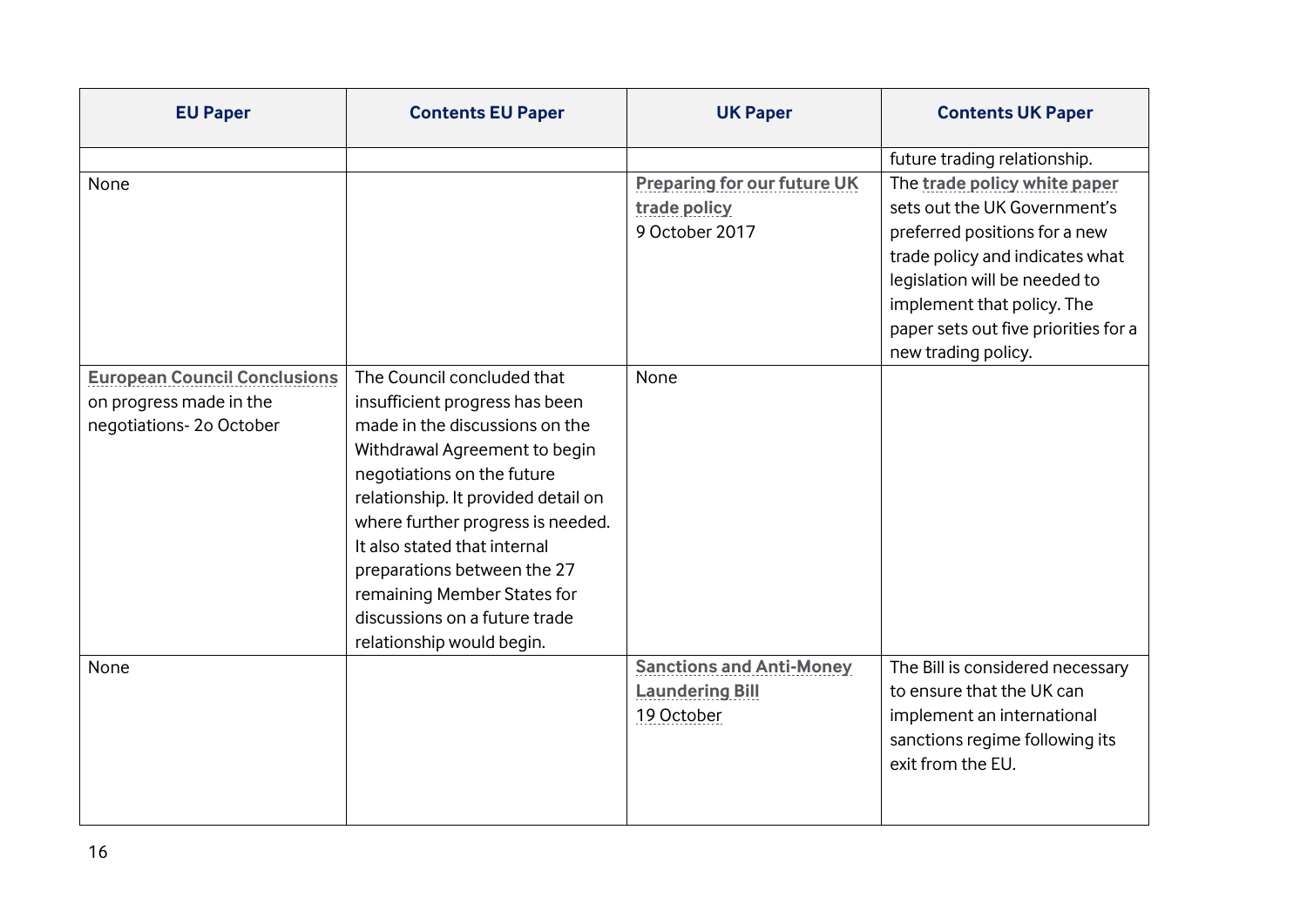| <b>EU Paper</b>                                                                                                                                                                                            | <b>Contents EU Paper</b>                                                                                                                                                                                                               | <b>UK Paper</b>                                                                                 | <b>Contents UK Paper</b>                                                                                                                                                                                                                                                                                                                                                         |
|------------------------------------------------------------------------------------------------------------------------------------------------------------------------------------------------------------|----------------------------------------------------------------------------------------------------------------------------------------------------------------------------------------------------------------------------------------|-------------------------------------------------------------------------------------------------|----------------------------------------------------------------------------------------------------------------------------------------------------------------------------------------------------------------------------------------------------------------------------------------------------------------------------------------------------------------------------------|
| None                                                                                                                                                                                                       |                                                                                                                                                                                                                                        | <b>Technical Note: citizen's</b><br>rights administrative<br>procedures in the UK<br>7 November | The UK Government published<br>further details on how the<br>system for EU Citizens to apply<br>for permanent UK residency will<br>work. This was sent as a<br>technical paper to the European                                                                                                                                                                                   |
| None                                                                                                                                                                                                       |                                                                                                                                                                                                                                        | <b>Trade Bill 2018</b><br>7 November                                                            | Commission.<br>The Bill provides ministers with<br>powers to make changes to<br>domestic UK law to implement<br>the WTO's Agreement on<br>Government Procurement and<br>any necessary changes if the UK<br>replicates some of the EU's<br>existing deals with third party<br>countries. It also provides for the<br>establishment of a new Trade<br>Remedies Authority and gives |
|                                                                                                                                                                                                            |                                                                                                                                                                                                                                        |                                                                                                 | HMRC new data and information<br>powers and duties in relation to<br>export and trade.                                                                                                                                                                                                                                                                                           |
| Joint Report from the<br>negotiators of the European<br>Union and the UK Government<br>on progress during Phase 1 of<br>negotiations under Article 50<br>TEU on the UK's orderly<br>withdrawal from the EU | Both the EU and the UK<br>Government reached agreement<br>in principle in the areas under<br>consideration during the first<br>phase of negotiations, enabling<br>talks to move to the next phase.<br>The report sets out their agreed | <b>Joint Report</b><br>8 December 2017                                                          |                                                                                                                                                                                                                                                                                                                                                                                  |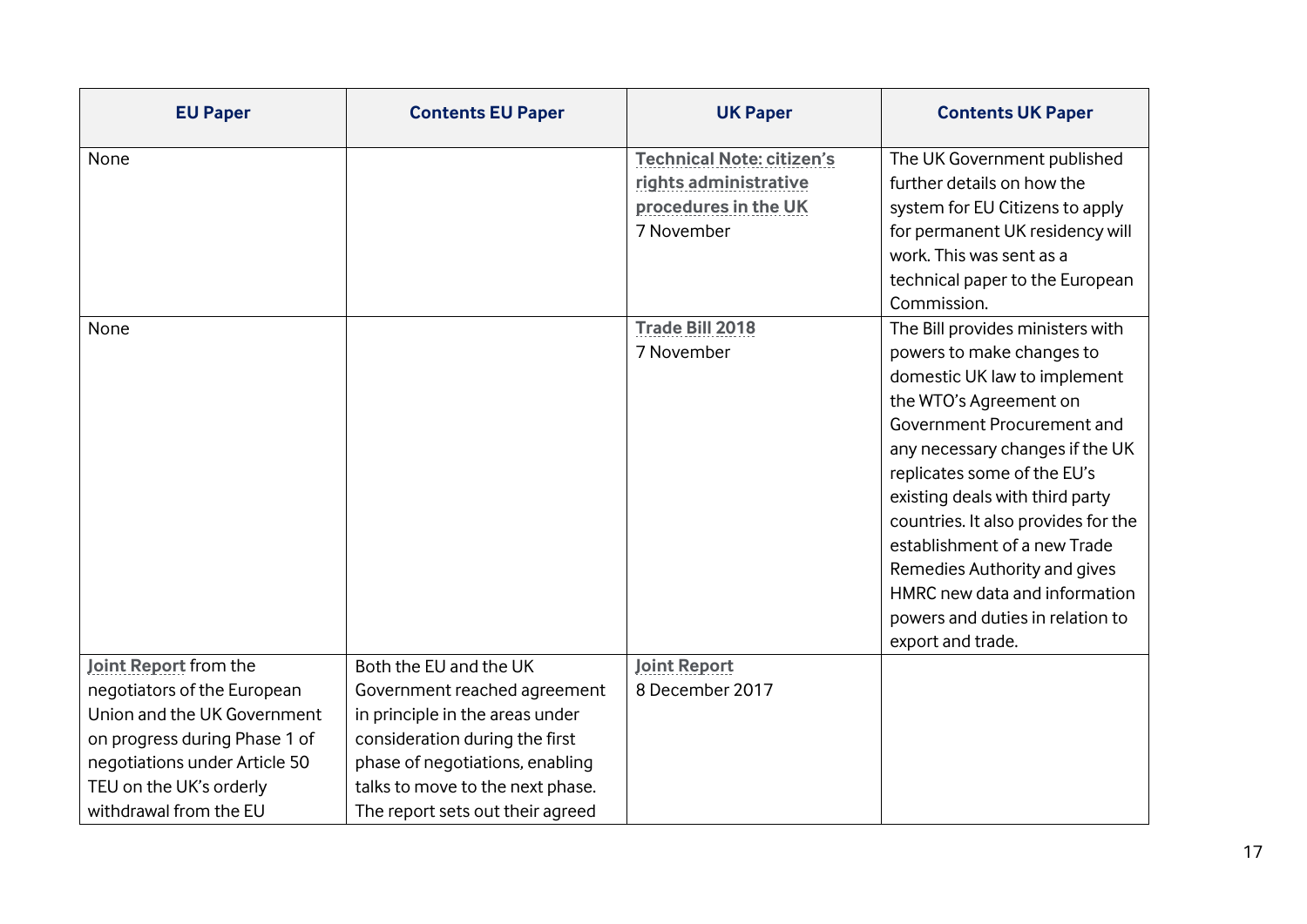| <b>EU Paper</b>                                                                                                                                                                                                                     | <b>Contents EU Paper</b>                                                                                                                                                                                                                                                                | <b>UK Paper</b>                                                                         | <b>Contents UK Paper</b>                                                                                                             |
|-------------------------------------------------------------------------------------------------------------------------------------------------------------------------------------------------------------------------------------|-----------------------------------------------------------------------------------------------------------------------------------------------------------------------------------------------------------------------------------------------------------------------------------------|-----------------------------------------------------------------------------------------|--------------------------------------------------------------------------------------------------------------------------------------|
| 8 December 2017                                                                                                                                                                                                                     | position on protecting the rights<br>of Union citizens in the UK and UK<br>citizens in the Union; the<br>framework for addressing the<br>unique circumstances in Northern<br>Ireland; and the financial<br>settlement.                                                                  |                                                                                         |                                                                                                                                      |
| <b>Communication from the</b><br><b>Commission to the European</b><br>Council (Article 50) on the<br>state of progress of the<br>negotiations with the UK under<br>Article 50 of the Treaty on<br>European Union<br>8 December 2017 | Based on the Joint Report from the<br>negotiators of the EU and the UK<br>Government, the Commission<br>recommended to the European<br>Council (Article 50) to conclude<br>that sufficient progress had been<br>made in the first phase of the<br>negotiations.                         |                                                                                         |                                                                                                                                      |
| None                                                                                                                                                                                                                                |                                                                                                                                                                                                                                                                                         | <b>Prime Minister's</b><br>commitments to Northern<br><b>Ireland</b><br>8 December 2017 | Prime Minister Theresa May set<br>out six key commitments to<br>Northern Ireland that guided her<br>in the negotiations with the EU. |
| <b>European Council Guidelines</b><br>15 December 2017                                                                                                                                                                              | Following the decision that<br>sufficient progress had been<br>made, the European Council<br>(Article 50) issued draft guidelines<br>to move to the second phase of<br>negotiations where a transition<br>period and the framework for the<br>future relationship will be<br>discussed. | None                                                                                    |                                                                                                                                      |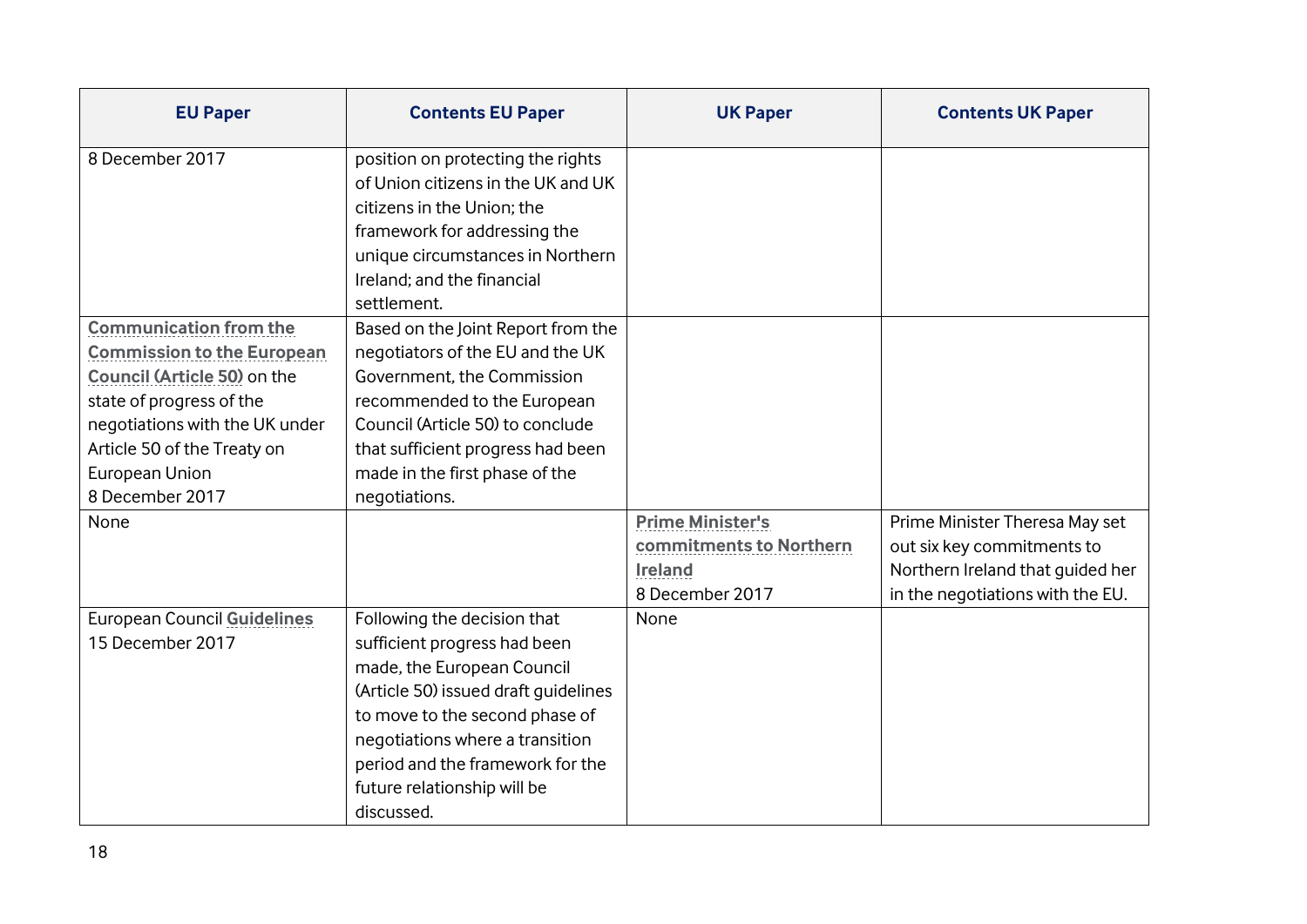| <b>EU Paper</b>                      | <b>Contents EU Paper</b>            | <b>UK Paper</b> | <b>Contents UK Paper</b> |
|--------------------------------------|-------------------------------------|-----------------|--------------------------|
| <b>Supplementary negotiating</b>     | Supplementary directives for the    | None            |                          |
| directives                           | negotiation of an agreement with    |                 |                          |
| 20 December 2017                     | the UK setting out the              |                 |                          |
|                                      | arrangements for its withdrawal     |                 |                          |
|                                      | from the EU.                        |                 |                          |
| <b>Slides on Fisheries</b>           | Presentation on fisheries to        | None            |                          |
| 17 January 2018                      | inform the internal preparatory     |                 |                          |
|                                      | discussions on a future             |                 |                          |
|                                      | relationship.                       |                 |                          |
| <b>Slides on Aviation</b>            | Presentation on aviation to inform  | None            |                          |
| 17 January 2018                      | the internal preparatory            |                 |                          |
|                                      | discussions on a future             |                 |                          |
|                                      | relationship.                       |                 |                          |
| <b>Slides on Governance</b>          | Presentation on governance to       | None            |                          |
| 19 January 2018                      | inform the internal preparatory     |                 |                          |
|                                      | discussions on a future             |                 |                          |
|                                      | relationship.                       |                 |                          |
| <b>Slides on Security, Defence</b>   | Presentation on security, defence   | None            |                          |
| and Foreign Policy                   | and foreign policy to inform the    |                 |                          |
| 24 January 2018                      | internal preparatory discussions    |                 |                          |
|                                      | on a future relationship.           |                 |                          |
| <b>Slides on Police and Judicial</b> | Presentation on police and judicial | None            |                          |
| <b>Cooperation in criminal</b>       | cooperation to inform the internal  |                 |                          |
| matters                              | preparatory discussions on a        |                 |                          |
| 24 January 2018                      | future relationship.                |                 |                          |
| <b>Council (Article 50)</b>          | Directives from the European        | None            |                          |
| negotiating directives on the        | Council setting out the guidelines  |                 |                          |
| transition period                    | for the Union's negotiator on a     |                 |                          |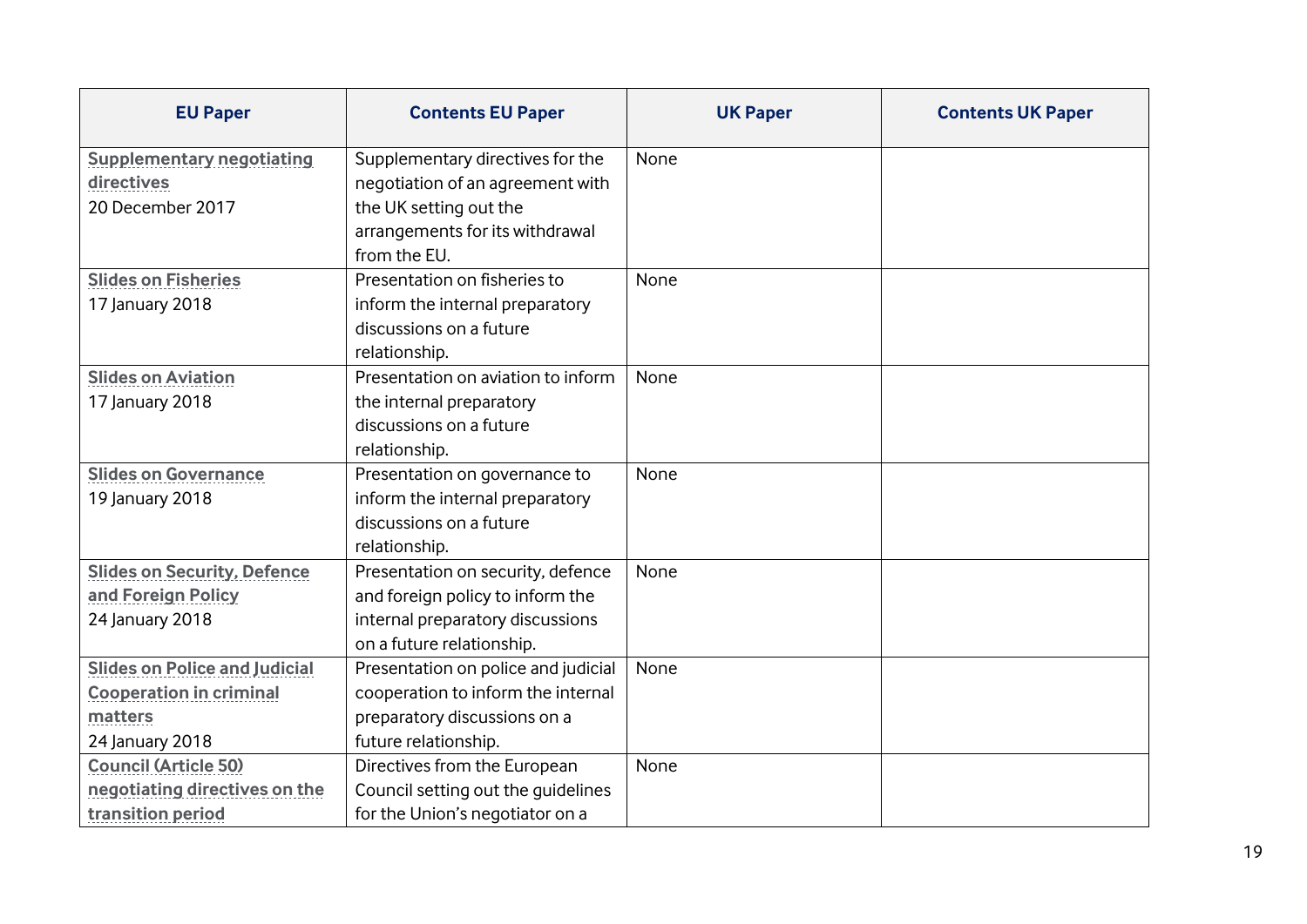| <b>EU Paper</b>                        | <b>Contents EU Paper</b>              | <b>UK Paper</b> | <b>Contents UK Paper</b> |
|----------------------------------------|---------------------------------------|-----------------|--------------------------|
| 29 January 2018                        | transition period with the UK         |                 |                          |
| <b>Slides on a Level Playing Field</b> | Presentation on a level playing       | None            |                          |
| 31 January 2018                        | field to inform the internal          |                 |                          |
|                                        | preparatory discussions on a          |                 |                          |
|                                        | future relationship.                  |                 |                          |
| <b>Slides on Services</b>              | Presentation on Services to inform    | None            |                          |
| 6 February 2018                        | the internal preparatory              |                 |                          |
|                                        | discussions on a future               |                 |                          |
|                                        | relationship.                         |                 |                          |
| <b>Slides on International</b>         | Presentation on International         | <b>None</b>     |                          |
| <b>Agreements and Trade Policy</b>     | Agreements and Trade Policy to        |                 |                          |
| 6 February 2018                        | inform the internal preparatory       |                 |                          |
|                                        | discussions on a future               |                 |                          |
|                                        | relationship.                         |                 |                          |
| <b>Position Paper on Transitional</b>  | Paper outlining suggested legal       | None.           |                          |
| <b>Arrangements in the</b>             | text on transition for inclusion in a |                 |                          |
| <b>Withdrawal Agreement</b>            | Withdrawal Agreement.                 |                 |                          |
| 7 February 2018                        |                                       |                 |                          |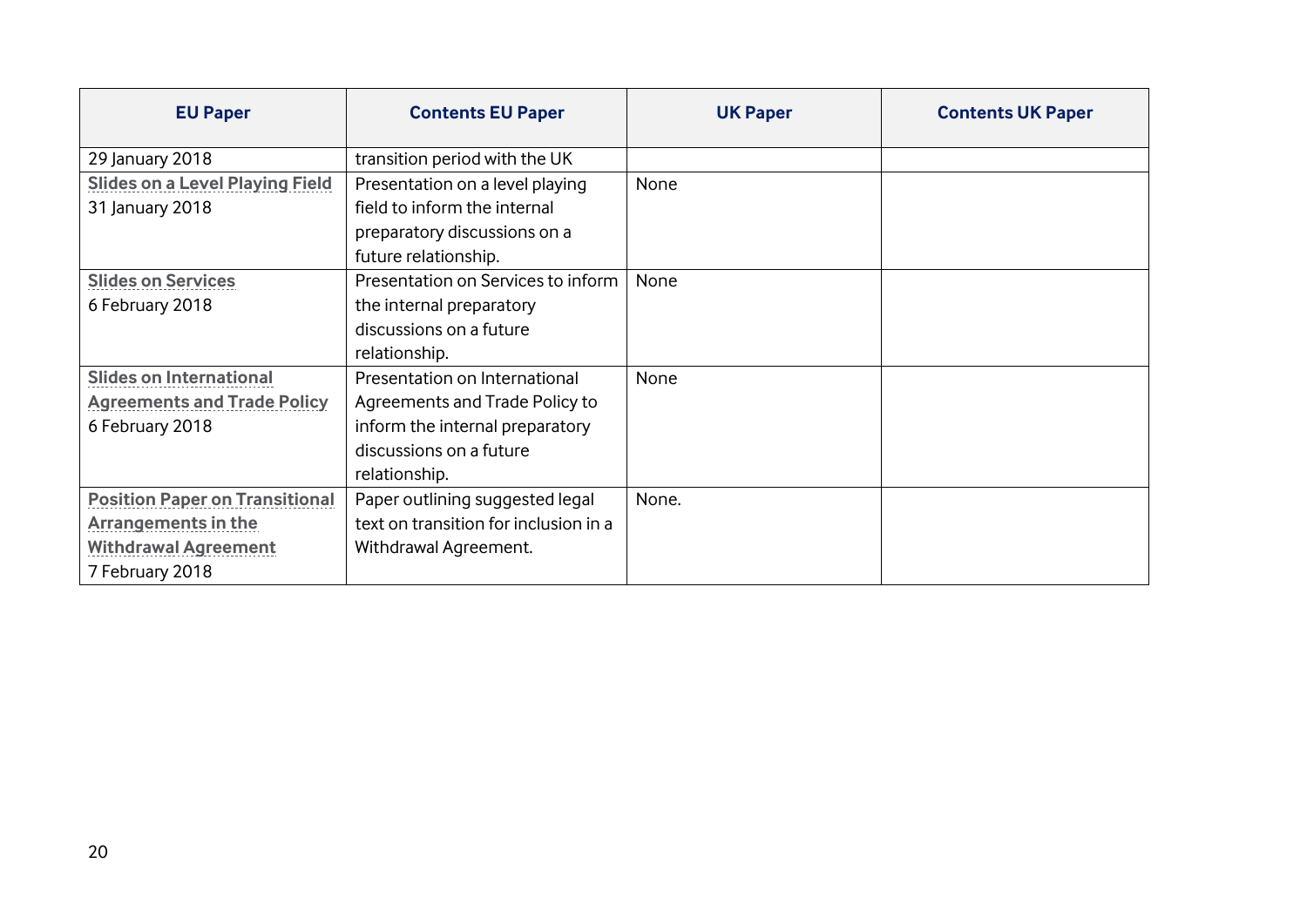# **Key areas of interest to the External Affairs Committee**

Given the Committee's work on monitoring the negotiations and **[Wales' future relationship with](http://www.senedd.assembly.wales/mgConsultationDisplay.aspx?id=289&RPID=1509953423&cp=yes)  [the European Union](http://www.senedd.assembly.wales/mgConsultationDisplay.aspx?id=289&RPID=1509953423&cp=yes)** of particular interest to the Committee will be the adoption by the European Council of its **[negotiating directives](http://www.consilium.europa.eu/media/32504/xt21004-ad01re02en18.pdf)** on the transition period and the Secretary of State for Exiting the EU's views on the same issue. The Council's negotiation directives set out its preference for a transition period to end on 31 December 2020. The Secretary of State for Exiting the EU **[has said](https://www.gov.uk/government/news/david-davis-teesport-speech-implementation-period-a-bridge-to-the-future-partnership-between-the-uk-eu)** the period would be time limited but has not set out a specific date. In **[his evidence](http://data.parliament.uk/writtenevidence/committeeevidence.svc/evidencedocument/exiting-the-european-union-committee/the-progress-of-the-uks-negotiations-on-eu-withdrawal/oral/77453.html)** to the House of Commons Exiting the EU Committee, the Secretary of State outlined his belief that the transition period could last between 21 to 27 months. The Secretary of State has outlined the UK Government's view that it should be able to negotiate and sign trade agreements with non-EU countries during the transition period. The European Council's directives outline its view that this could only be done with the consent of the EU. A key issue for some Welsh businesses will be whether they will be able to continue to benefit from the trade concessions and deals that the EU has with other countries during the transition period. The EU's Chief Negotiator**[, Michel Barnier, has stated](http://europa.eu/rapid/press-release_SPEECH-18-507_en.htm)** that whilst the EU is content that the UK would continue to be bound by and benefit from these deals the UK would need to also agree this with the third party countries themselves.

Another issue of particular importance to the Committee has been the impact of Brexit on Welsh ports and particularly the impact the resolution of the Northern Ireland, Ireland border issue could have upon them. In **[his evidence](http://data.parliament.uk/writtenevidence/committeeevidence.svc/evidencedocument/european-union-committee/scrutiny-of-brexit-negotiations/oral/77707.html)** to the Lords EU Select Committee on 29 January the Secretary of State for Exiting the EU answered further questions on the issue and what was agreed with the EU in the **[Joint Report on the Withdrawal Agreement](https://ec.europa.eu/commission/publications/joint-report-negotiators-european-union-and-united-kingdom-government-progress-during-phase-1-negotiations-under-article-50-teu-united-kingdoms-orderly-withdrawal-european-union_en)**. In the Joint Report the UK stated that its preferred option was to avoid a hard border between the two countries by reaching an agreement with the EU on a future partnership that enabled this to happen. The Joint Report went on to say that in the absence of agreed solutions between the UK and EU, the UK would avoid a border between Northern Ireland and Ireland by ensuring:

> *.. full alignment with those rules of the Internal Market of the Internal Market and the Customs Union which, now or in the future, support North-South cooperation, the allisland economy and the protection of the 1998 Agreement.*

The Lords EU Select Committee asked the Secretary of State for Exiting the EU to clarify what 'full alignment' would mean. The Secretary of State said that it would mean alignment of 'regulatory outcomes' rather than maintaining the exact same legislative texts. He stated that the UK Government believed it could do a 'more efficient job' of regulation but this would not lead to a reduction in standards or outcomes.

In terms of the European Union (Withdrawal Bill), the fate of Clause 11 and other clauses about devolution continues be of particular interest to the Committee. The House of Lords Committee Stage is expected to begin on 21 February. **[The UK Government](http://senedd.assembly.wales/documents/s71290/CLA5-03-18%20-%20Paper%205.pdf)** has committed to amending Clause 11 of the Bill in the House of Lords. On 1 February 2018 the First Minister and the Cabinet Secretary for Finance met with Cabinet Office Minister David Lidington in Cardiff for **['bilateral discussions on the](https://www.gov.uk/government/news/david-lidington-in-wales-and-scotland-for-talks-on-business-and-brexit)  [EU Withdrawal Bill.'](https://www.gov.uk/government/news/david-lidington-in-wales-and-scotland-for-talks-on-business-and-brexit)**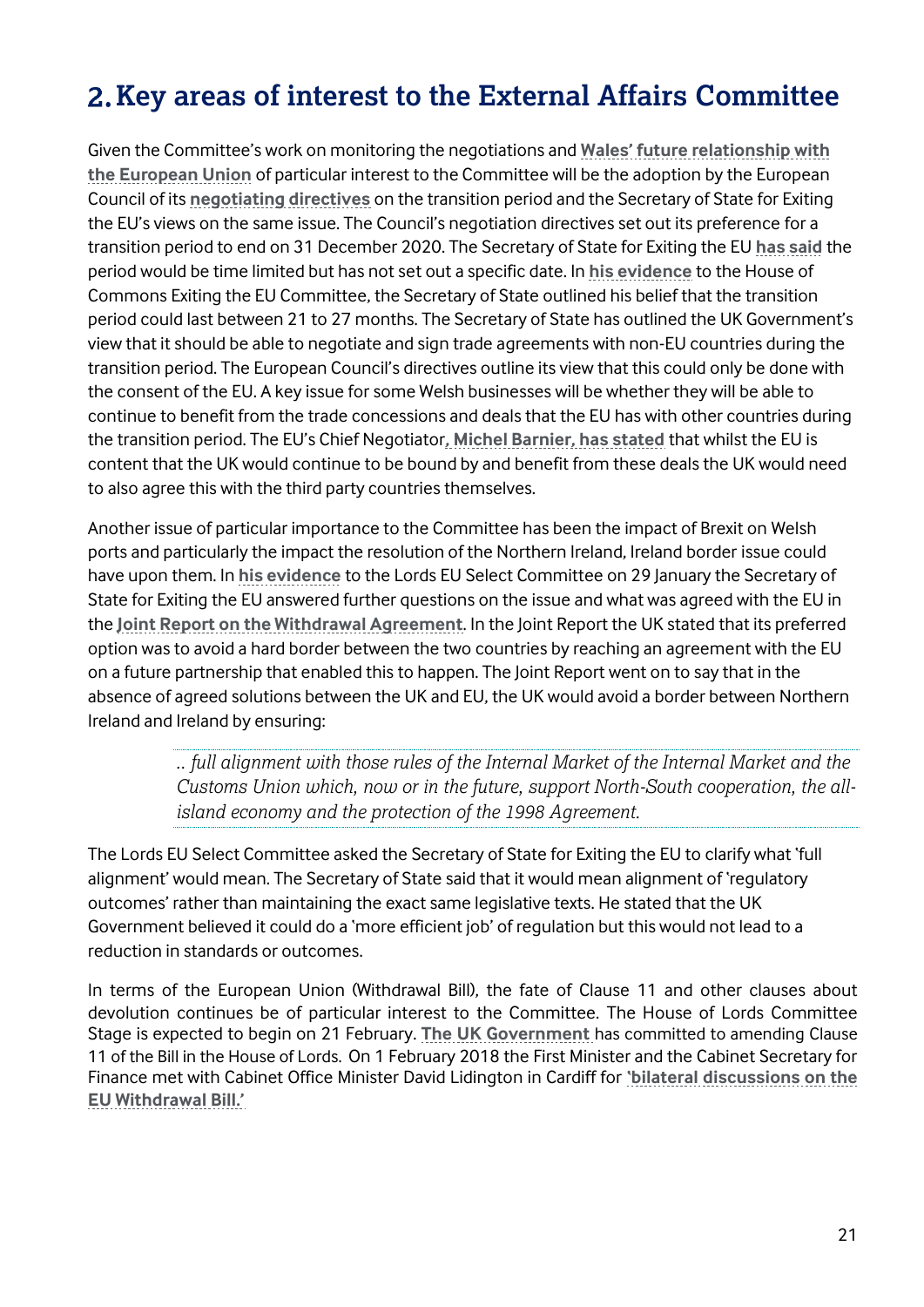# **Welsh Government Response**

On 29 January **[the Cabinet Secretary for Finance visited the House of Lords](http://gov.wales/newsroom/finance1/2018/180130-finance-secretary-encouraged-by-discussions-with-peers-asbrexit-bill-enters-2nd-reading/?lang=en)** to brief peers on his concerns with Clause 11 and other provisions of the EU Withdrawal Bill. Welsh and Scottish Government amendments to Clause 11 to the Bill were tabled again at report stage but were not called. The UK Government has not yet brought forward its own amendments to Clause 11 but has committed to doing so in the House of Lords. Following the meeting in the House of Lords, Mark Drakeford **[said](http://gov.wales/newsroom/finance1/2018/180130-finance-secretary-encouraged-by-discussions-with-peers-asbrexit-bill-enters-2nd-reading/?lang=en)**:

> *What we now need is that the UK Government will come up with a satisfactory amendment early enough to mean a fight is not necessary. Be in no doubt, however, that if such an amendment is not produced, we will do everything we can to defeat this aspect of the bill and to bring about the changes which protect the devolution settlement across the UK.*

On 1 February the First Minister and the Cabinet Secretary for Finance met with Cabinet Office Minister David Lidington in Cardiff for **['bilateral discussions on the EU Withdrawal Bill.'](https://www.gov.uk/government/news/david-lidington-in-wales-and-scotland-for-talks-on-business-and-brexit)**

The First Minister has previously **[stated](http://gov.wales/about/cabinet/cabinetstatements/2018/euwithdrawalbill/?lang=en)** that it is regrettable that the UK Government has not introduced any amendments to the "wholly unacceptable" Clause 11 and that it was his intention to submit the Welsh Government's Continuity Bill to the Llywydd before the end of January for her determination. The National Assembly unanimously agreed a motion to note the proposal for a Continuity Bill on 17 January. The **[BBC reported](http://www.bbc.co.uk/news/uk-wales-politics-42831245)** on 29 January that the Welsh Government has now presented a Continuity Bill to the Llywydd for advice on whether the legislation could be passed by the Assembly.

On 18 January the Welsh Government published **[amendments to the Trade Bill](http://gov.wales/docs/cabinetstatements/2018/180118amendmentstoukstradebill-jan172018-amendments.pdf)**, developed jointly with the Scottish Government. The Welsh Government considers it unacceptable that the Bill places restrictions on the executive competence it gives to Scottish and Welsh Ministers, while placing no similar restrictions on the executive competence given to UK Ministers; and it gives UK Ministers concurrent powers in devolved areas which are exercisable without any requirement for Scottish or Welsh Ministers' consent. The Welsh Government also considers that the Trade Remedies Authority should have input from the devolved nations as well as the Secretary of State.

The **[Welsh Government's written statement](http://gov.wales/about/cabinet/cabinetstatements/2018/amendmentstouktradebill/?lang=en)** states that:

*the Scottish and Welsh Governments cannot recommend that our respective legislatures give their legislative consent to the Bill as it is currently drafted.*

On 2 February 2018 the Welsh Government published **[Trade Policy: The Issues for Wales](https://beta.gov.wales/sites/default/files/2018-01/180202-trade-policy-the-issues-for-wales.PDF)** the latest in its series of Brexit policy position papers, supported by an economic impact analysis from Cardiff Business School entitled **[EU Transition and Economic Prospects for Large and Medium Sized](http://gov.wales/docs/det/publications/180202-eu-transition-and-economic-prospects-for-large-and-medium-sized-firms-in-wales-en.pdf)  [Firms in Wales](http://gov.wales/docs/det/publications/180202-eu-transition-and-economic-prospects-for-large-and-medium-sized-firms-in-wales-en.pdf)**. The policy position paper:

- Reiterates the Welsh Government's position on the future relationship it believes the UK should have with the EU, the Single Market and Customs Union;
- States that the Welsh Government remains unconvinced that leaving the Customs Union to pursue an independent trade policy is in Wales' interest and the UK Government has not provided sufficient evidence that Wales would be better outside the Customs Union;